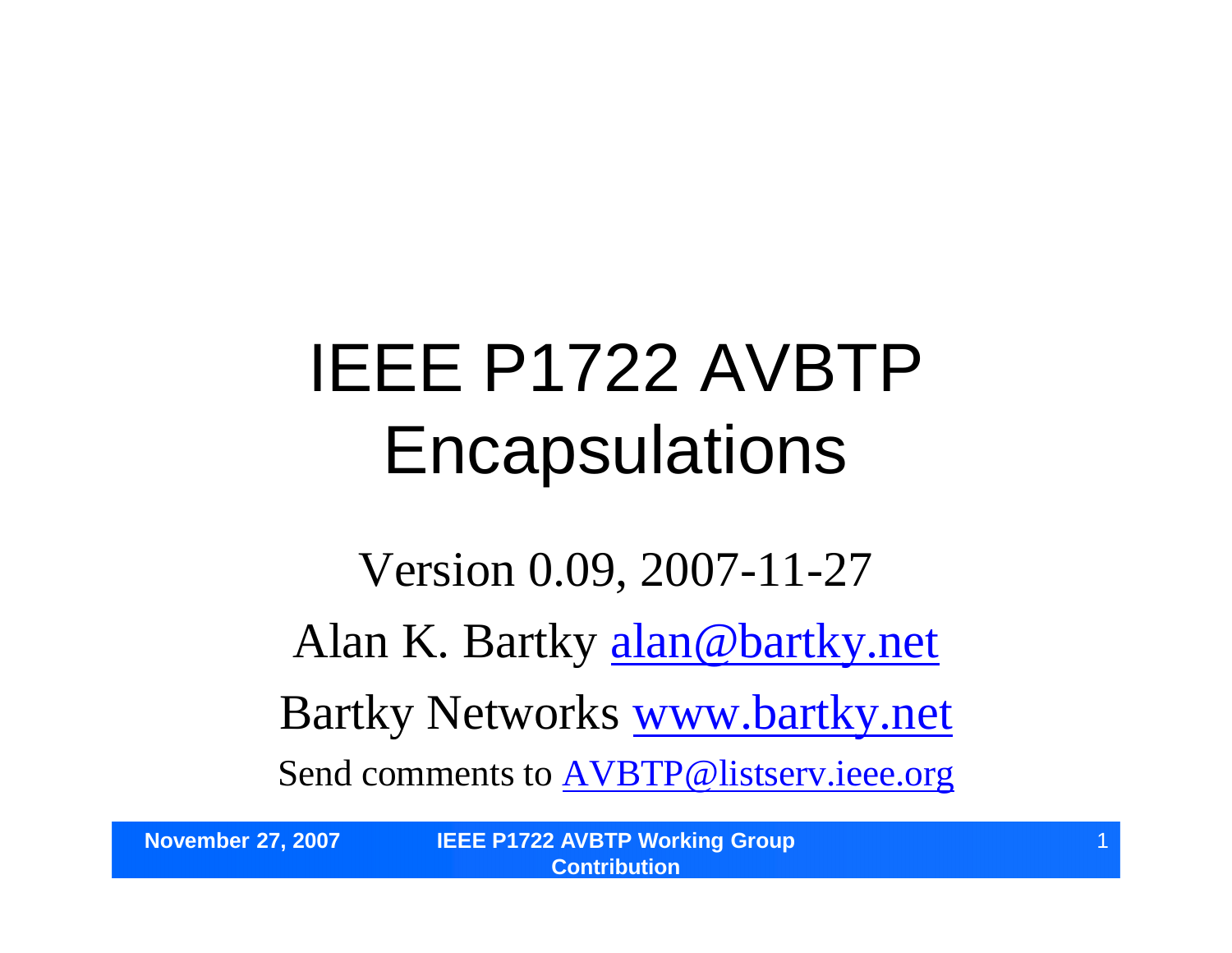# Notice of copyright release

#### • **Notice:**

– This document has been prepared to assist the work of the IEEE P1722 and IEEE 802 Working Groups. It is offered as a basis for discussion and is not binding on the contributing individual(s) or organization(s). The material in this document is subject to change in form and content after further study. The contributor(s) reserve(s) the right to add, amend or withdraw material contained herein.

#### • **Copyright Release to IEEE:**

– The contributor grants a free, irrevocable license to the IEEE to incorporate material contained in this contribution, and any modifications thereof, in the creation of an IEEE Standards publication; to copyright in the IEEE's name any IEEE Standards publication even though it may include portions of this contribution; and at the IEEE's sole discretion to permit others to reproduce in whole or in part the resulting IEEE Standards publication. The contributor also acknowledges and accepts that this contribution may be made public by the IEEE P1722 Working Group or the IEEE 802 Working Group.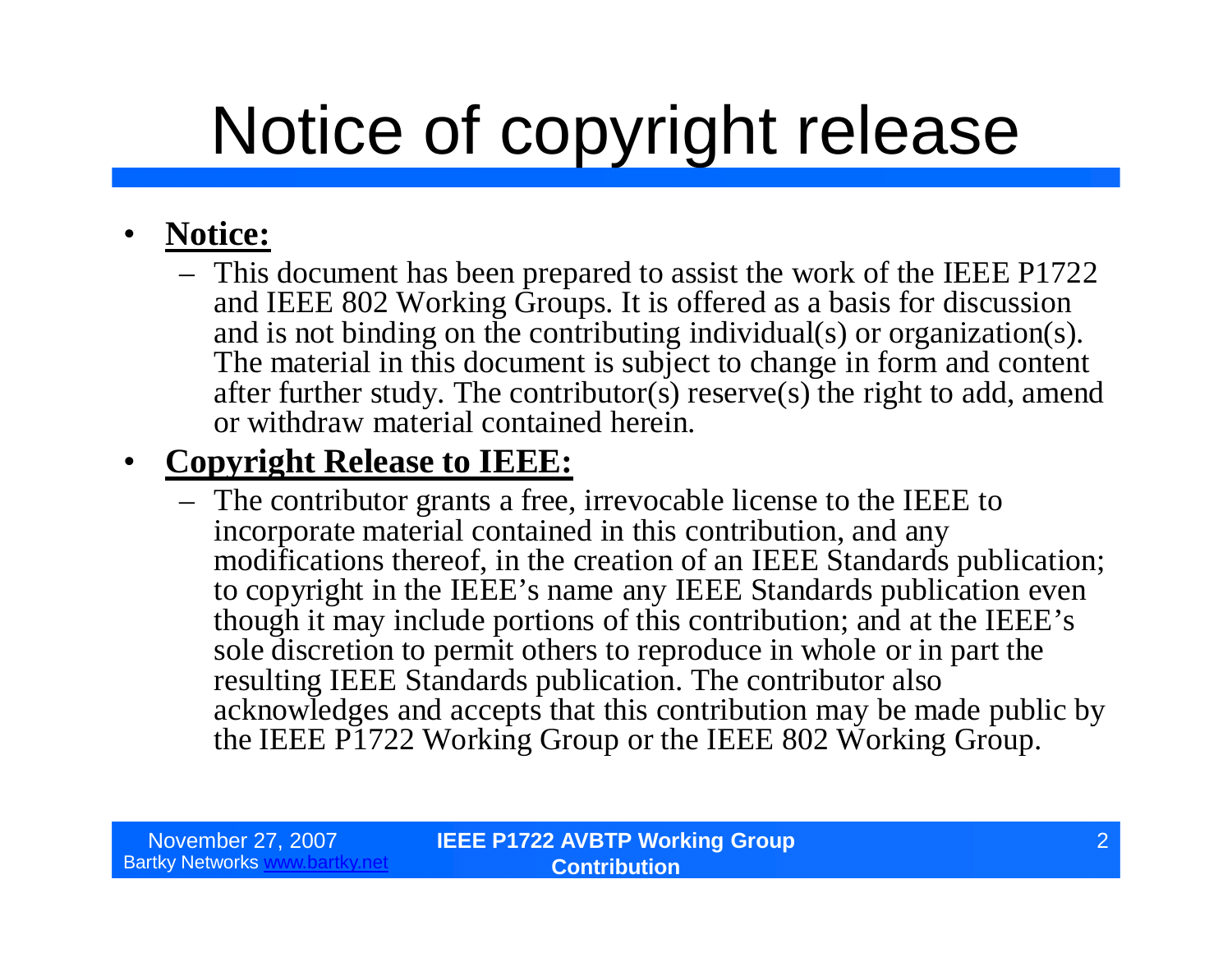### Revision History

| <b>Rev</b> | <b>Date</b> | <b>Comments</b>                                                                                                                                                                                                                                                                                                                                                                                                                                                                                                                                                                                                        |  |
|------------|-------------|------------------------------------------------------------------------------------------------------------------------------------------------------------------------------------------------------------------------------------------------------------------------------------------------------------------------------------------------------------------------------------------------------------------------------------------------------------------------------------------------------------------------------------------------------------------------------------------------------------------------|--|
| 0.01       | 2007-06-24  | First version using formats and notes based on what probably will start going into the<br>draft P1722 specifications.                                                                                                                                                                                                                                                                                                                                                                                                                                                                                                  |  |
| 0.02       | 2007-06-27  | Added draft proposal for fragmentation for discussion on how to handle large CIP<br>packets broken up into smaller packets for the case of 1394/61883 to AVBTP /61883<br>interworking. Cleaned up some diagrams to correct areas "grey" or white depending<br>on scope of fields versus the diagram (what the diagram was trying to convey as fields<br>of interest).                                                                                                                                                                                                                                                  |  |
| 0.03       | 2007-07-02  | Changed proposed Proprietary/Experimental based on feedback from John Nels Fuller<br>on 2007-07-02 teleconference                                                                                                                                                                                                                                                                                                                                                                                                                                                                                                      |  |
| 0.04       | 2007-08-08  | Changed frame formats and updated diagrams to:<br>• Accommodate latest fragmentation/reassembly proposal (Alan Bartky)<br>• Accommodate for latest "cross timestamp" control frame proposal (Chuck Harrison)<br>•Prepare for draft 0.03 of the P1722 specification.<br>•Updated proposal for "escape type" protocol to accommodate new proposal for<br>standardized fragmentation/reassembly and packet length at "standard" places.<br>Removed detailed description of fields (see draft 0.02 or upcoming 0.03 P1722<br>specification for those details) except for the new proposal for<br>fragmentation/reassembly. |  |
| 0.05       | 2007-08-09  | Misc cleanup, fixes and also added Chuck Harrison's Cross Timestamping<br>encapsulations.                                                                                                                                                                                                                                                                                                                                                                                                                                                                                                                              |  |

| November 27, 2007        | <b>IEEE P1722 AVBTP Working Group</b> |  |
|--------------------------|---------------------------------------|--|
| <b>Bartky Networks w</b> | <b>Contribution</b>                   |  |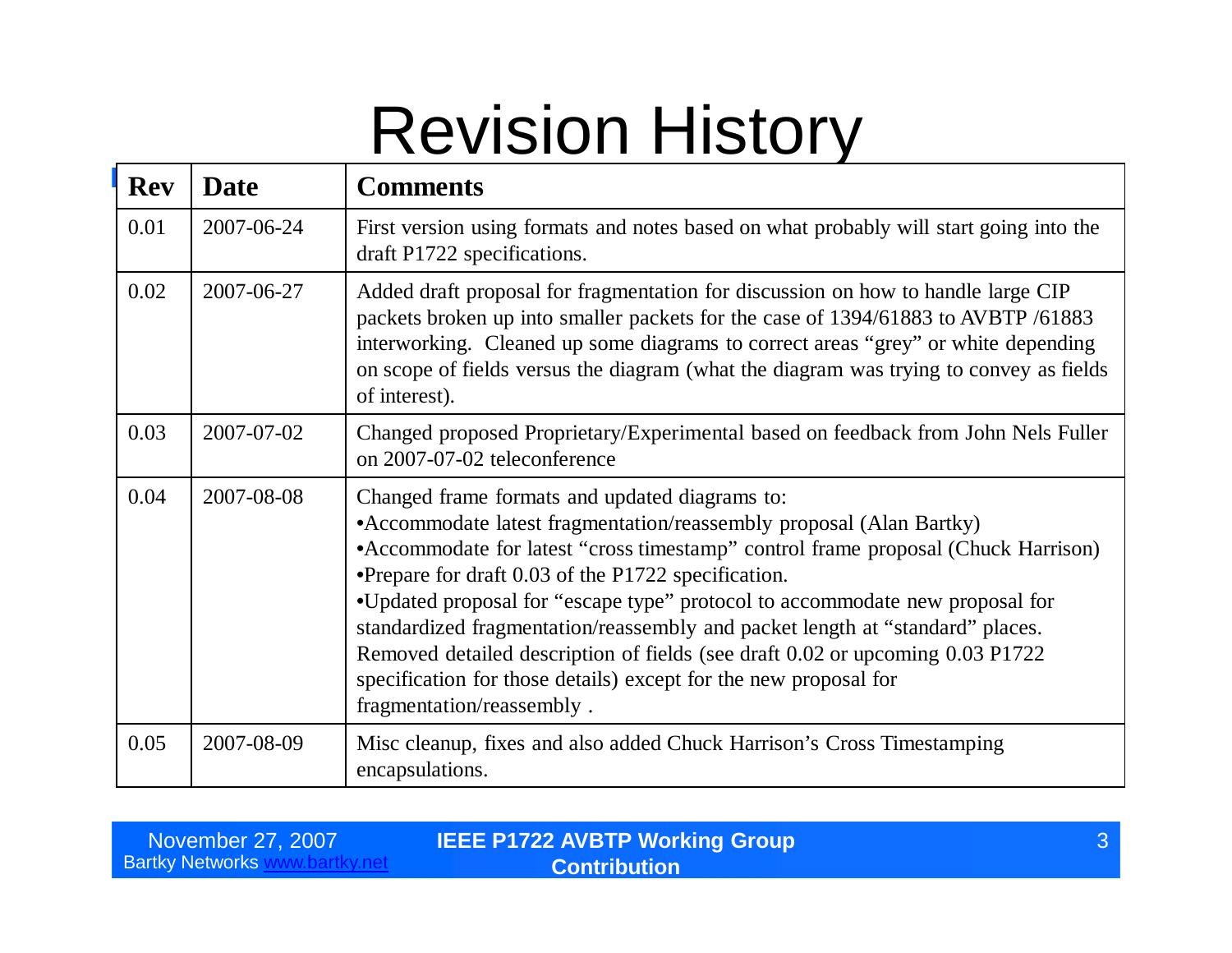# Revision History (continued)

| <b>Rev</b>                                                 | <b>Date</b>      | <b>Comments</b>                                                                                                                                                                                                                                                                                                                                                                                                                                                                                                                                                                                                                                                                                                                                                                                          |  |
|------------------------------------------------------------|------------------|----------------------------------------------------------------------------------------------------------------------------------------------------------------------------------------------------------------------------------------------------------------------------------------------------------------------------------------------------------------------------------------------------------------------------------------------------------------------------------------------------------------------------------------------------------------------------------------------------------------------------------------------------------------------------------------------------------------------------------------------------------------------------------------------------------|--|
| 0.06                                                       | 2007-08-09       | Continuing misc. edits (using this presentation for source of master diagrams for<br>P1722 specification                                                                                                                                                                                                                                                                                                                                                                                                                                                                                                                                                                                                                                                                                                 |  |
| 0.07                                                       | 2007-10-04       | Incorporated encapsulation changes as discussed at last face to face meeting and<br>teleconferences afterwards up to the present date (2007-10-04).<br>• Added 64 bit stream ID field to all AVBTP immediately following the Ethertype-<br>Subtype quadlet.<br>• Added 1 bit Control/Data Field in the 8 bit subtype field and changed the subtype to a<br>7 bit field. Adjusted values accordingly in the sub-type field as well.<br>•Changed all text within the diagrams to a consistent 12 point Arial font.<br>•Removed diagram showing Intermediate fragment as my understanding of consensus<br>is at least for 61883 over AVBTP, we will always put in the 1394-like and CIP header<br>into each and every fragment such that the sample data is always at the same offset for<br>each fragment. |  |
| 0.08                                                       | $2007 - 11 - 04$ | •Per agreement from Santa Clara face to face meeting, changed all formats to be on<br>the same 32 bit alignment as IP packets.<br>•Re-drew MAC headers/frame format on separate diagram and removed MAC<br>headers from all AVBTP frame diagrams. Used 16 bit based diagrams for 802.3<br>and 32 bit for all AVBTP frames. Showed all indexes based on 0 being 1 <sup>st</sup><br>quadlet of the AVBTP frame.<br>• Added initial proposal for place for the new 8 bit field for tracking GM changes<br>proposed by Matt Mora and meeting with general approval so far in email.<br>• Added new Editor's proposal for adding a common length field for all control packets                                                                                                                                |  |
| <b>IEEE P1722 AVBTP Working Group</b><br>November 27, 2007 |                  |                                                                                                                                                                                                                                                                                                                                                                                                                                                                                                                                                                                                                                                                                                                                                                                                          |  |

**Contribution**

**Bartky Networks www.bartky.net**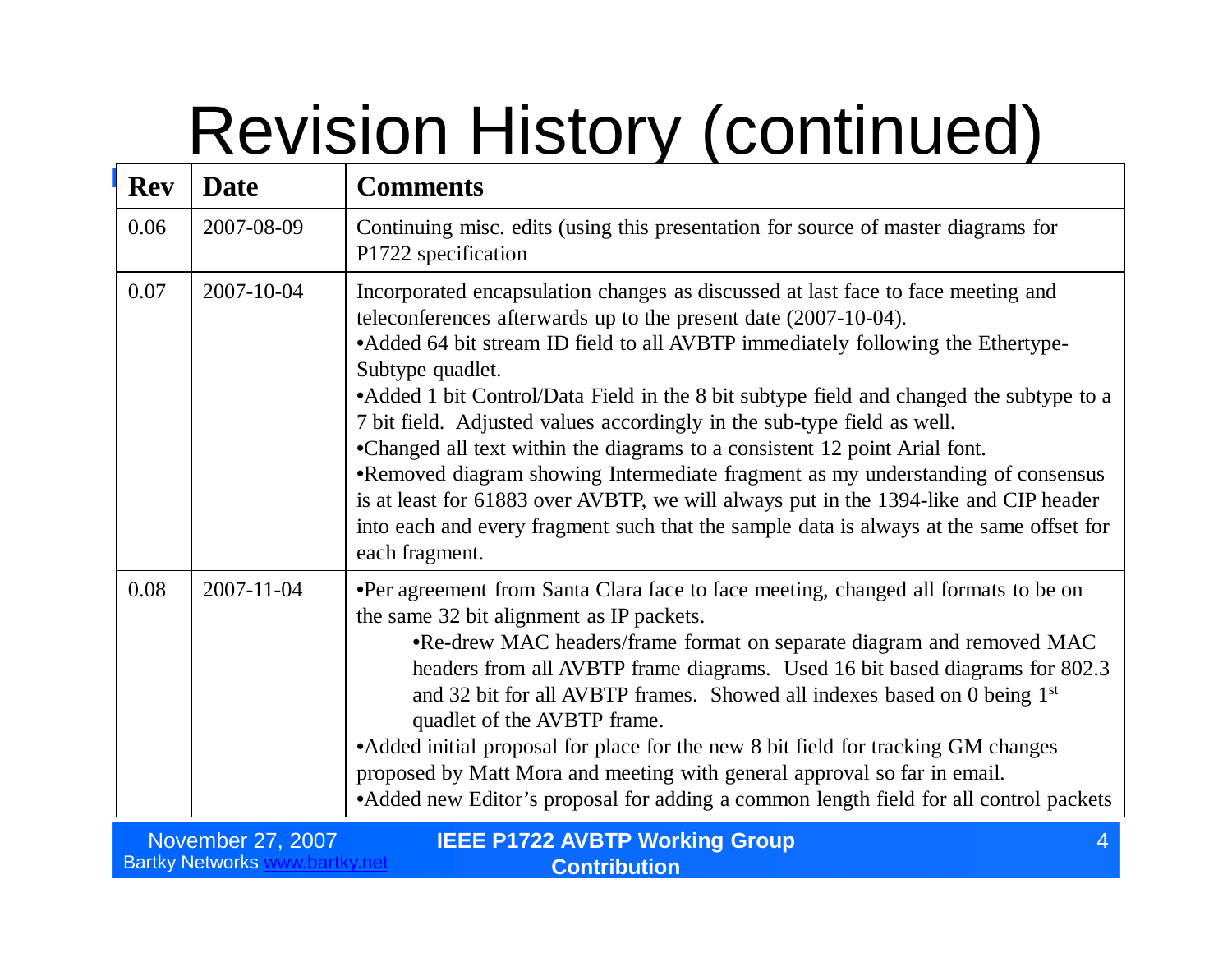# Revision History (continued)

| <b>Rev</b> | <b>Date</b> | <b>Comments</b>                                                                                                                                                                                                                                                                                                                                                                                                                                                                                                                                                                                                                  |
|------------|-------------|----------------------------------------------------------------------------------------------------------------------------------------------------------------------------------------------------------------------------------------------------------------------------------------------------------------------------------------------------------------------------------------------------------------------------------------------------------------------------------------------------------------------------------------------------------------------------------------------------------------------------------|
| 0.09       | 2007-11-27  | • Added in John Fuller's AV/C diagrams and adapted to new format to align to same<br>quadlet alignment as IP packets.<br>•Reduced control length field from 16 bits to 11 bits (still accommodates max size<br>Ethernet frame and allows 5 additional bits for other use)<br>• Added proposed 5 bit status field to all control packets (used to carry most status<br>information from John's proposal as well)<br>$\bullet$ Misc. cleanup<br>•Changed text on multiple slides from "packet" to "frame" (as convention in latest<br>draft is "packets" are to/from the layer above AVBTP and frames are to/from lower<br>layers. |
|            |             |                                                                                                                                                                                                                                                                                                                                                                                                                                                                                                                                                                                                                                  |
|            |             |                                                                                                                                                                                                                                                                                                                                                                                                                                                                                                                                                                                                                                  |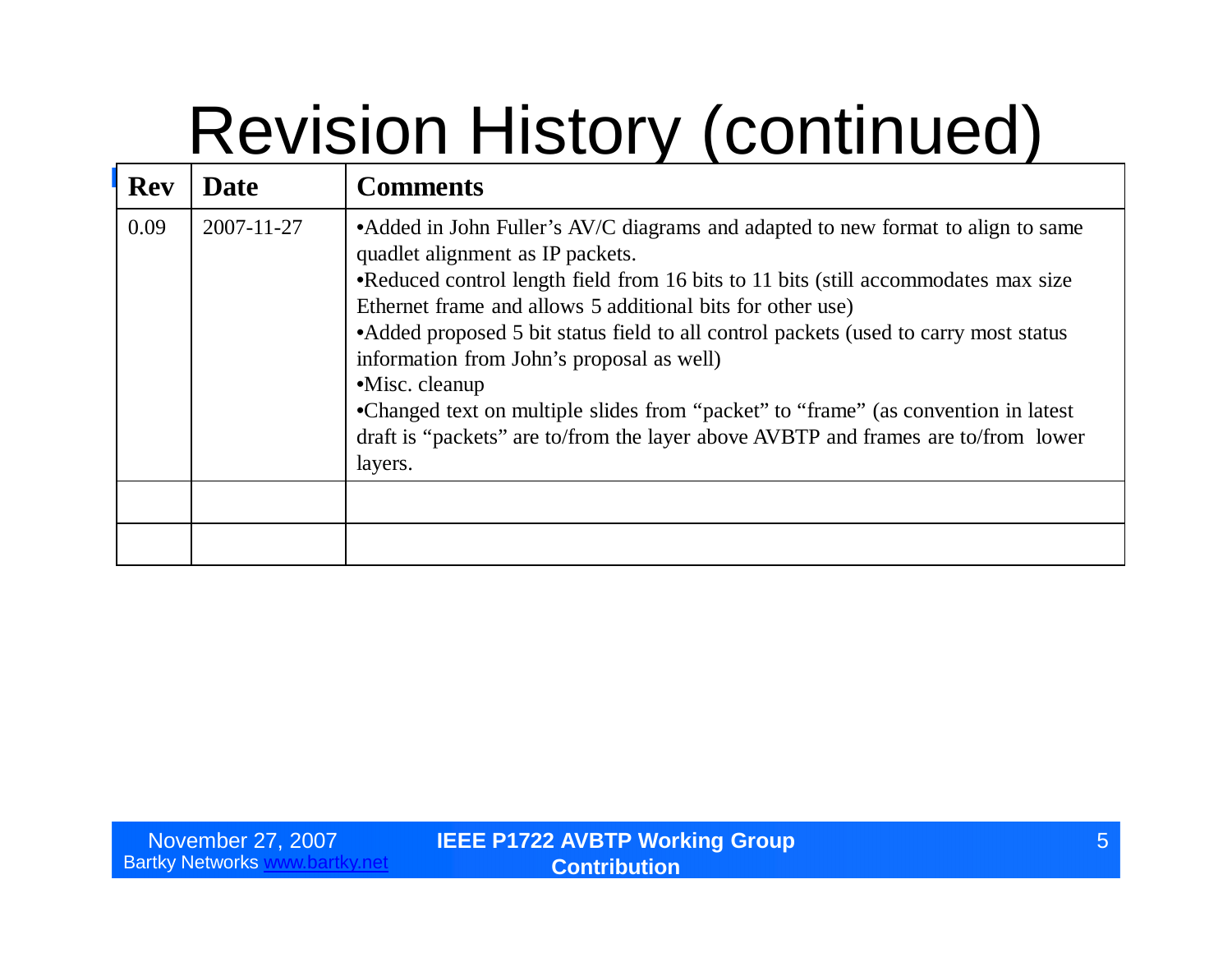### Encapsulation Design Assumptions

- AVBTP shall use 802.1AS for time base
- AVBTP shall be able to react to change in 802.1AS time (user changing time of day, change in Grandmaster, etc. (see 802.1AS assumptions from AVB document)).
- 61883 format over AVBTP will support presentation time using AVBTP timestamp field instead of current  $\overline{61883}$  SYT field
	- 1394/61883 to 1722/61883 gateways will have to take care of all SYT to AVBTP timestamp conversions, synchronization, cross timestamps, etc.
	- Editor's note: Need to work out SYT field for SPH = 1 packets as timestamps are on a per source packet basis (MPEG packet) instead of in the CIP header.
- AVBTP 61883 presentation time shall be relative to the 802.1AS clock
- Adapt 1394 AV/C Function Control Protocol (FCP) for use in 61883 over AVBTP.
- Proprietary encapsulations allowed via reserved subtype  $(7F_{16})$
- Allow for other future expansions via different subtypes.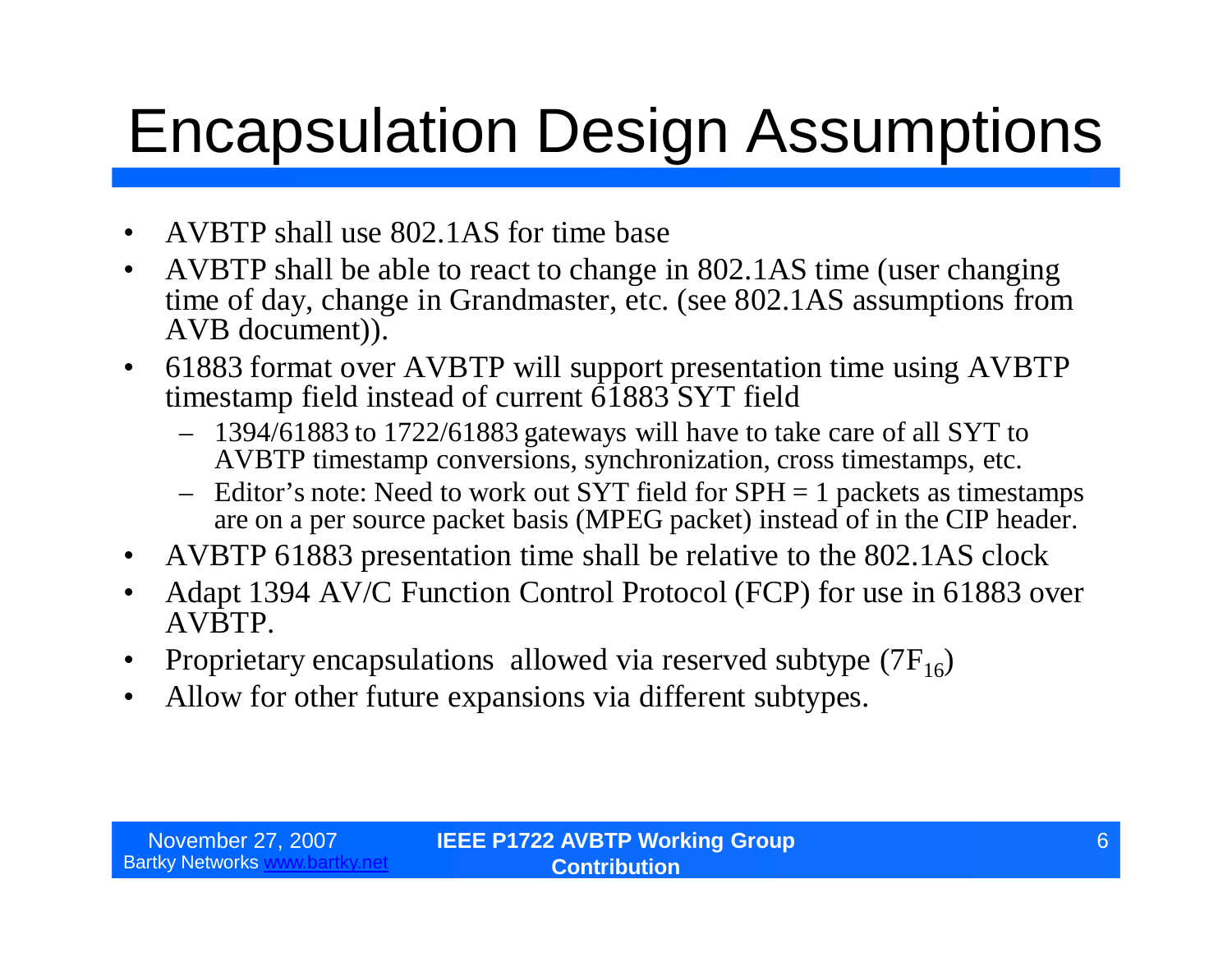# Encapsulation Assumptions

- All AVBTP packets shall contain a 64 bit 802.1Qat Stream ID field. That field shall be used for stream identification.
	- TBD: Relationship with source and destination MAC address.
	- TBD: Need to have a standard value that indicates that stream ID contains no data (perhaps all zeros or all ones?)
		- >>Editor prefers all zeros to avoid confusion with Broadcast MAC address of FF-FF-FF-FF-FF-FF.
- For AVBTP stream data and control frames, MAC Destination Address may be unicast, multicast or broadcast depending on the specification of the usage of each AVBTP control frame.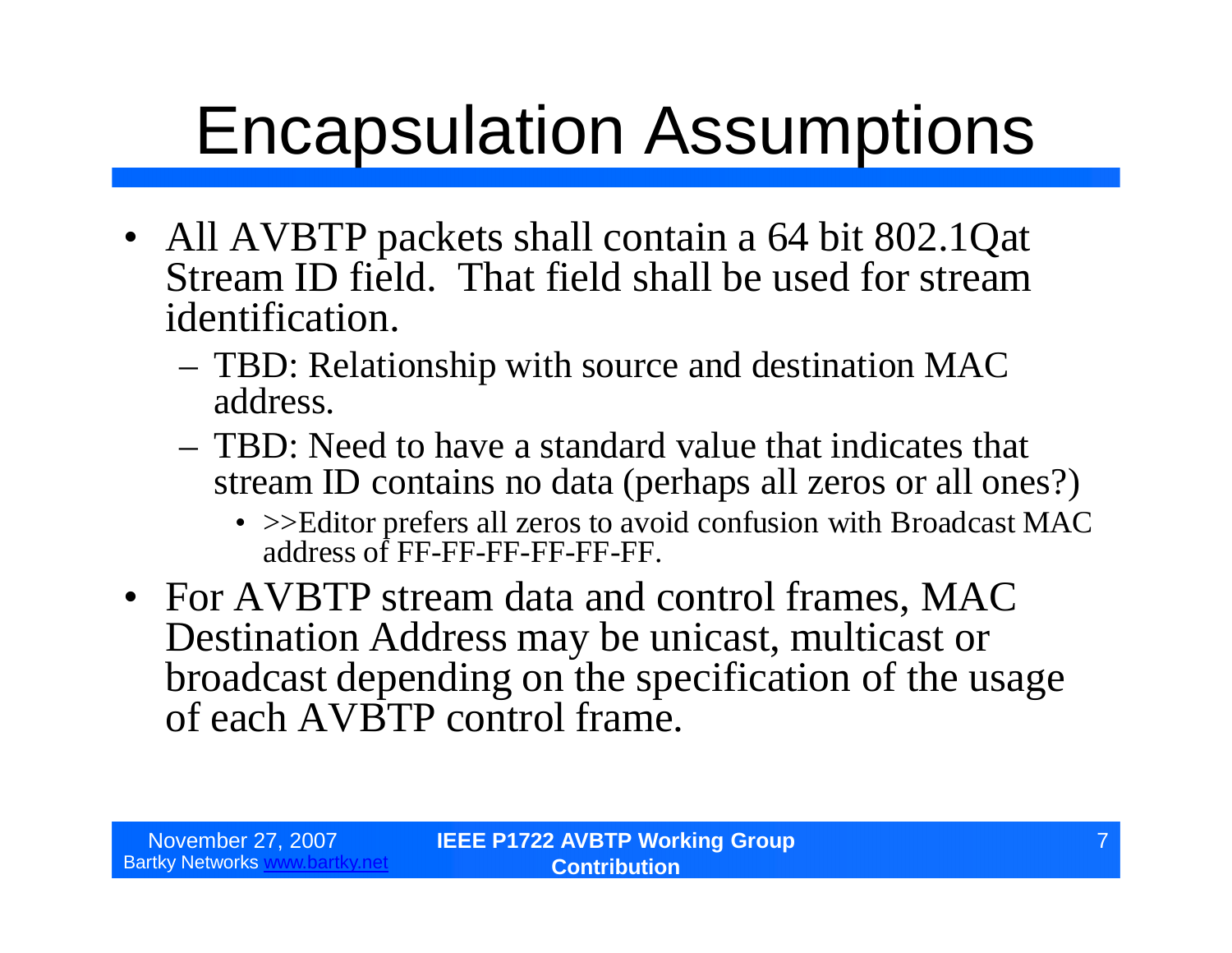### Encapsulation Assumptions

- All talkers shall always send stream data frames with 1st Ethertype field set to 0x8100 for 802.1 P/Q type.
- For AVBTP, talkers and controllers are not required to send stream control frames with an 802.1 P/Q tag.
- All AVBTP compliant devices must always be able to accept data and control frames with an 802.1 P/Q tag.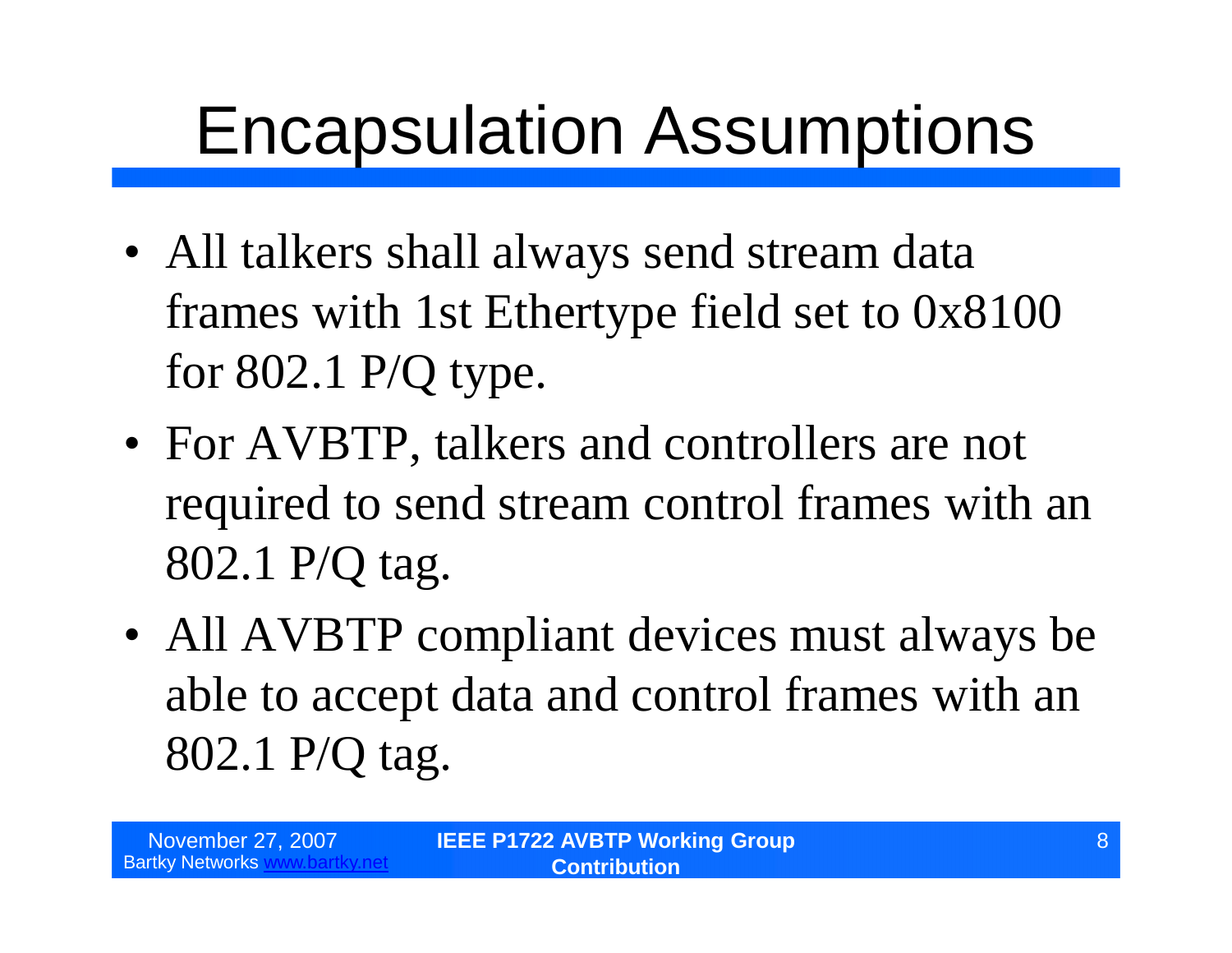### Encapsulation Assumptions

- VLAN Identifier (VID), 12 bits:
	- The VID is a VLAN and not a Stream Identifier
	- AVBTP stations must support VLAN ID of zero to send or receive for stream data traffic.
	- AVBTP stations are recommended to support other VLAN IDs, but it is not required.
	- Receiving AVBTP stations shall ignore the VLAN ID field (i.e. they will assume that if they receive frames, then they are a member of that VLAN).
- Canonical Format Indicator (CFI), 1 bit
	- AVBTP will only support CFI of zero.
- Priority Code Point (PCP), 3 bits:
	- For data streams, AVBTP talkers shall always use the appropriate value (default or as administered to a different value) for IEEE 802.1Qav class A or class B traffic.
		- $\gg$  Editor's note: Would actually prefer that we get a confirmation that 802.1Qat will tell us the value to use, and then we can just point to that standard.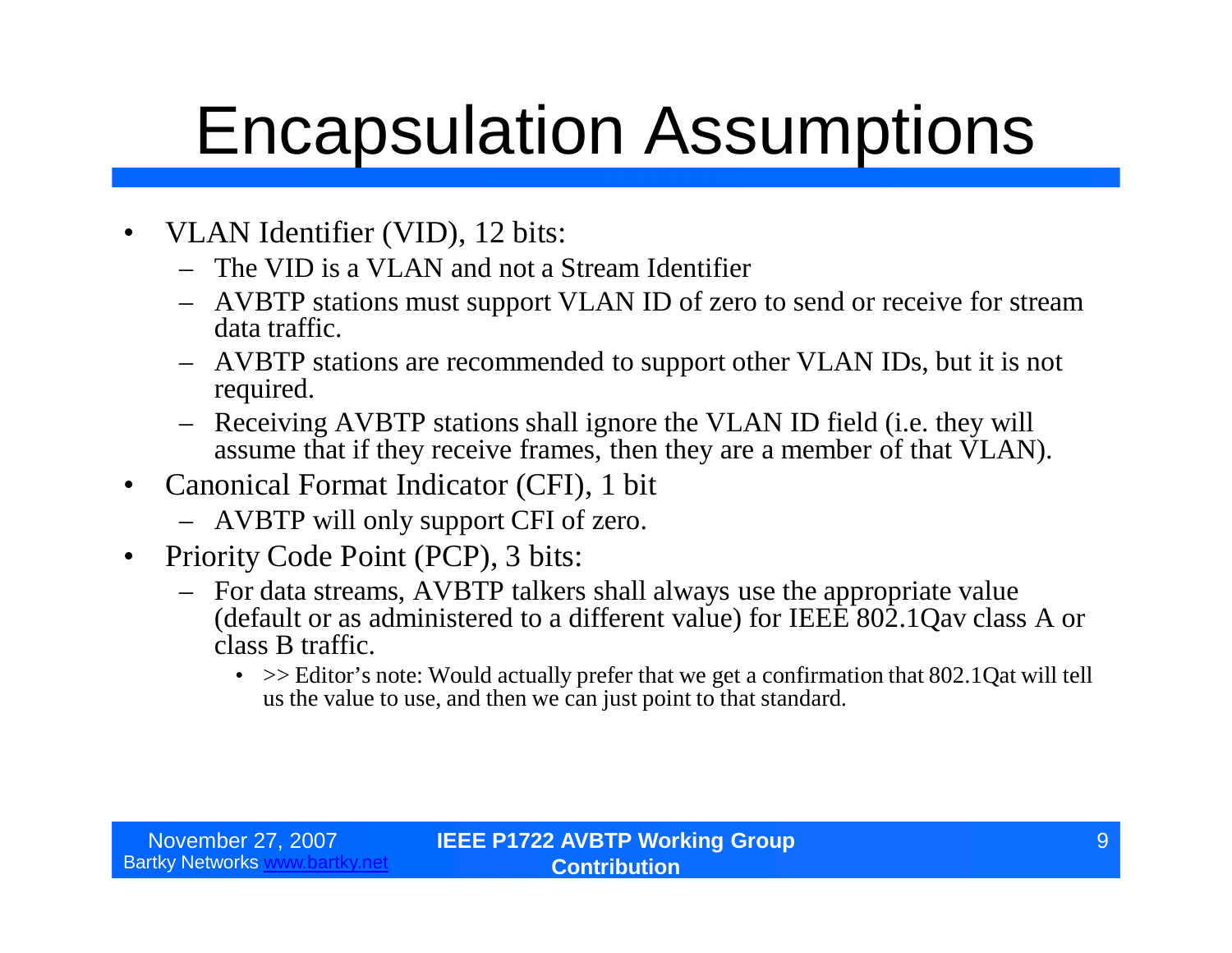#### AVBTP 802.3 with 802.1Q Tag field MAC frame



**Note: AVBTP data stream frames must always use this format. AVBTP control frames may use this format on transmit. All AVBTP devices must be able to receive data or control frames in this format.**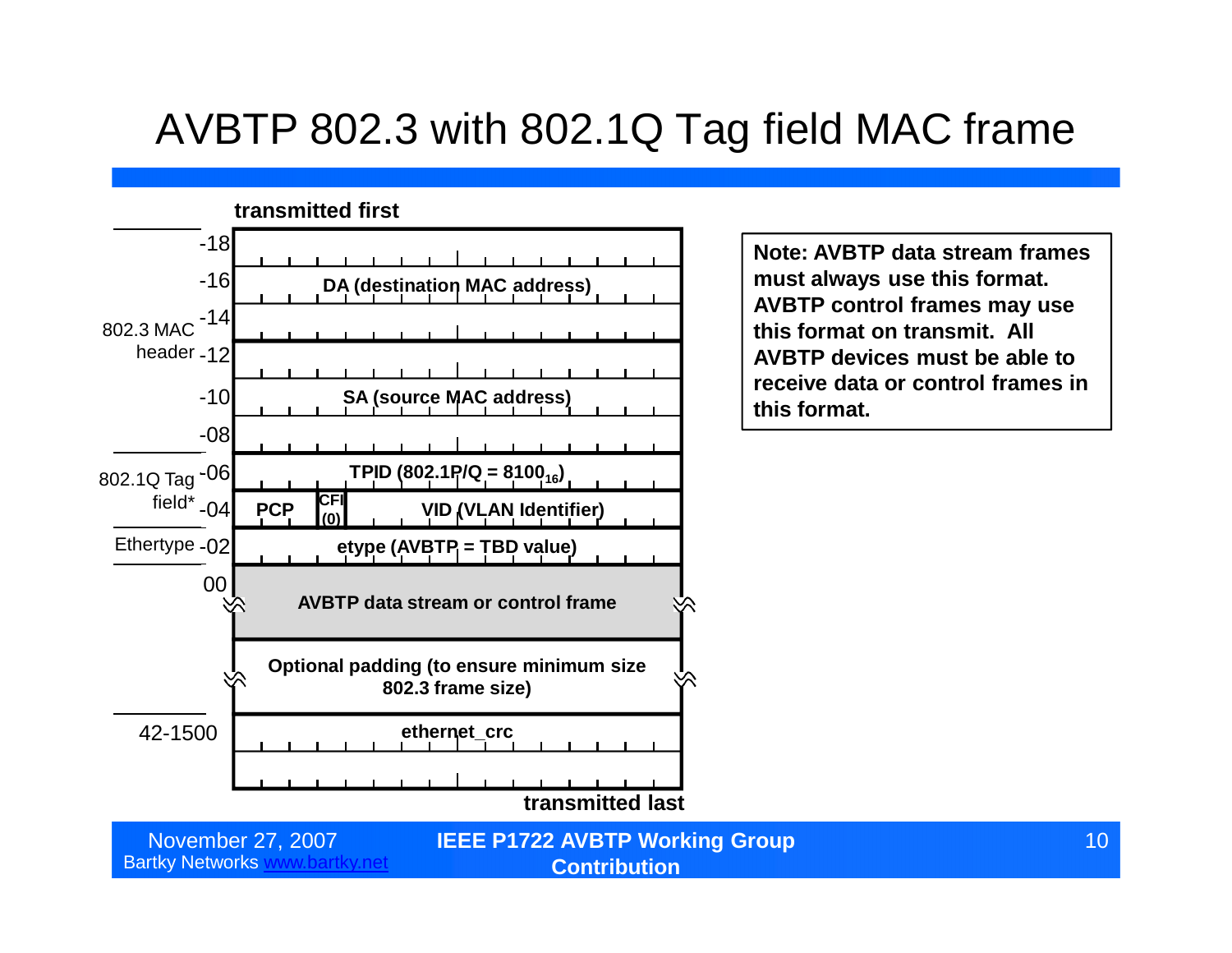#### AVBTP 802.3 without 802.1Q Tag field MAC frame

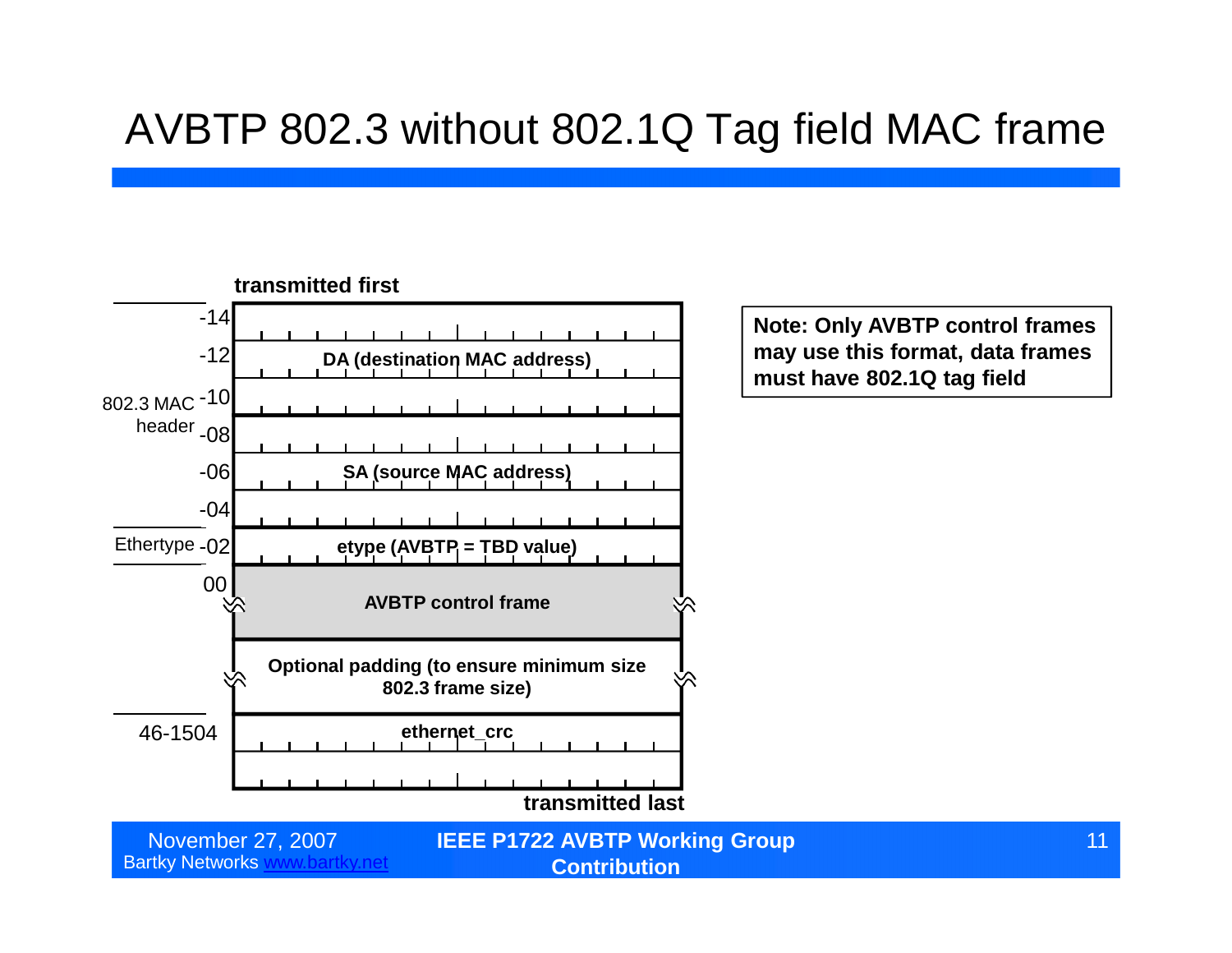### AVBTP frame common fields



| November 27, 2007        | <b>IEEE P1722 AVBTP Working Group</b> | 12 |
|--------------------------|---------------------------------------|----|
| <b>Bartky Networks w</b> | <b>Contribution</b>                   |    |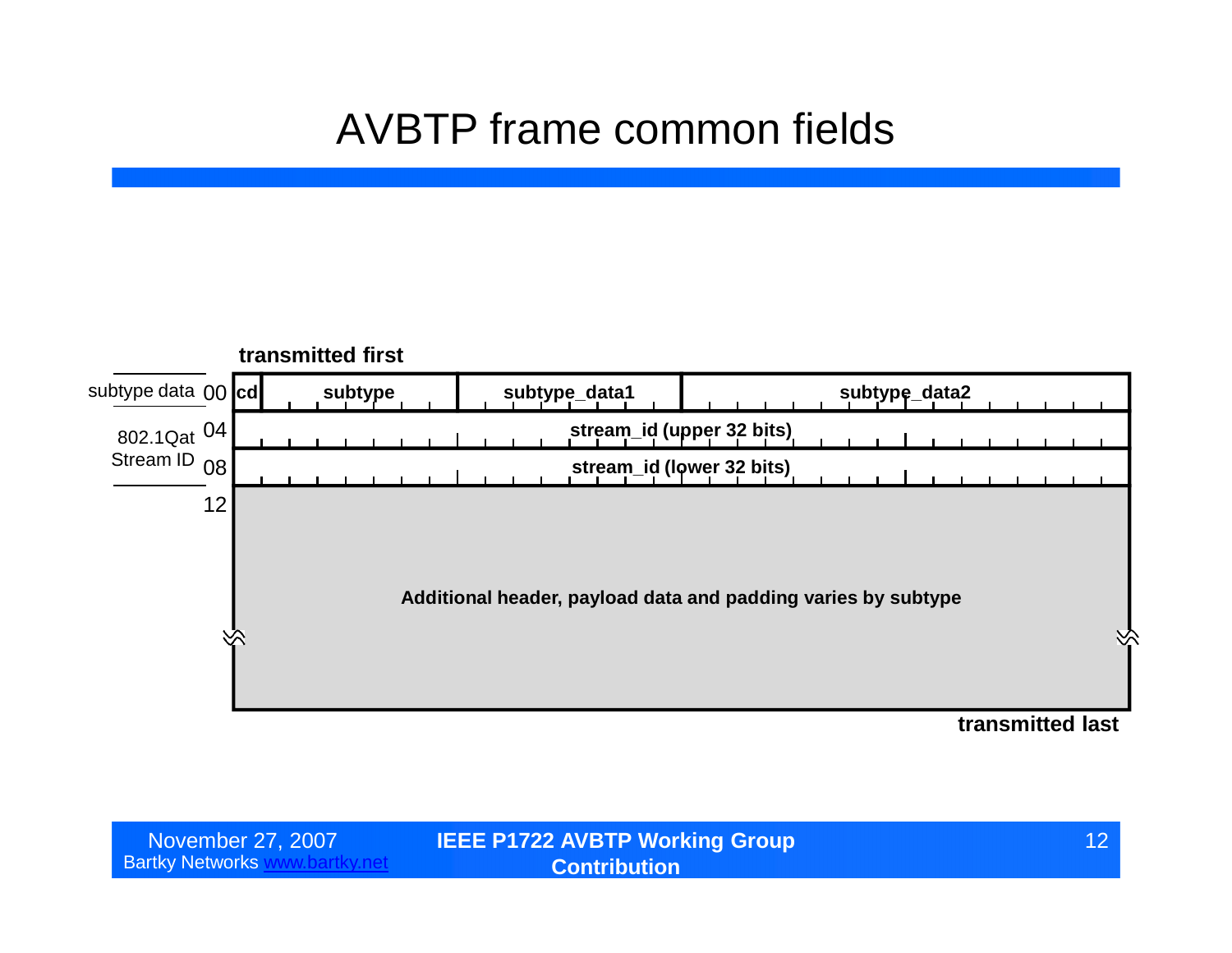#### Control frame common header



| November 27, 2007        | <b>IEEE P1722 AVBTP Working Group</b> | 13 |
|--------------------------|---------------------------------------|----|
| <b>Bartky Networks w</b> | <b>Contribution</b>                   |    |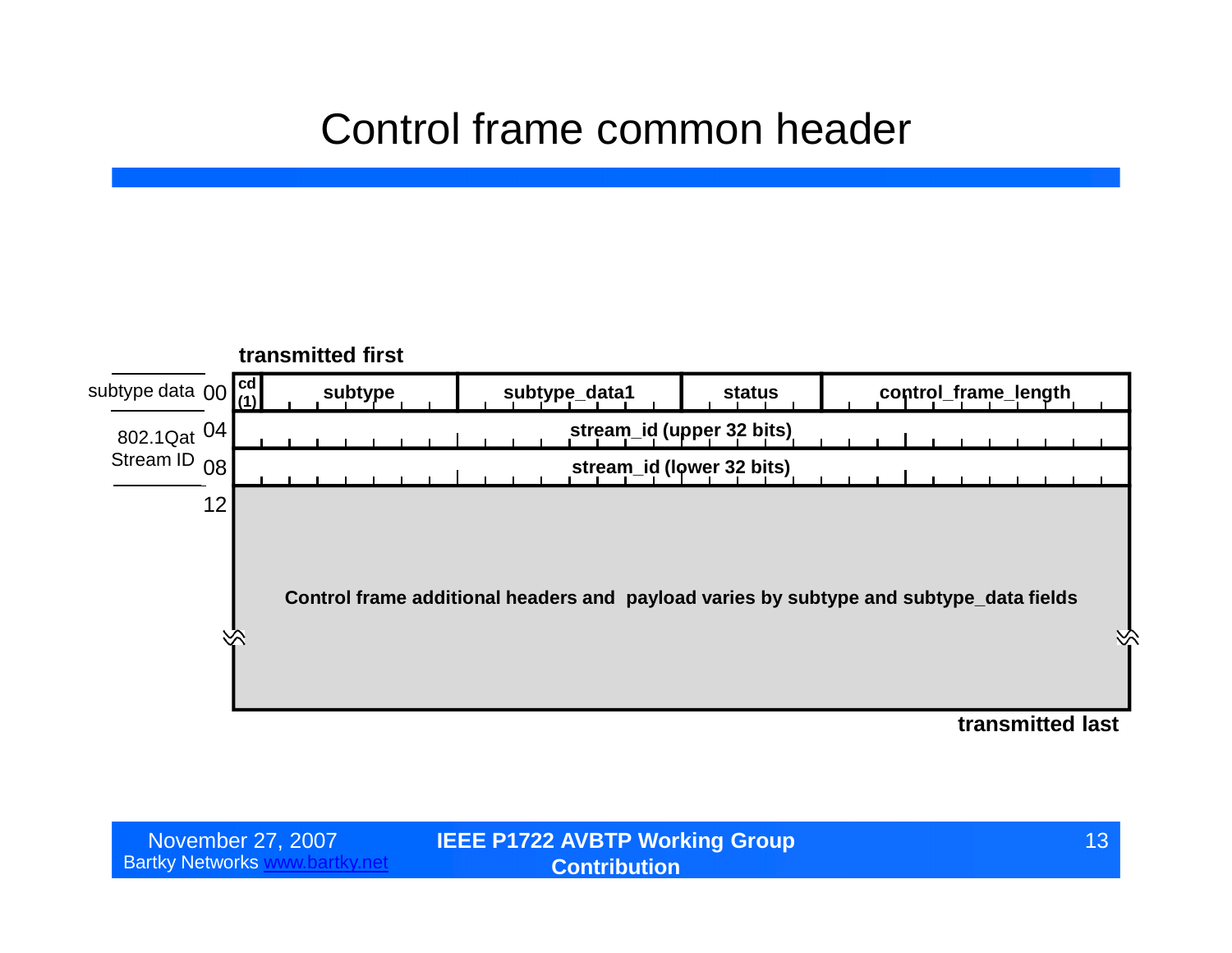#### AVBTP stream type data frame, general



| November 27, 2007      |  |
|------------------------|--|
| <b>Bartky Networks</b> |  |

**IEEE P1722 AVBTP Working Group** November 27, 2007 14 **Contribution**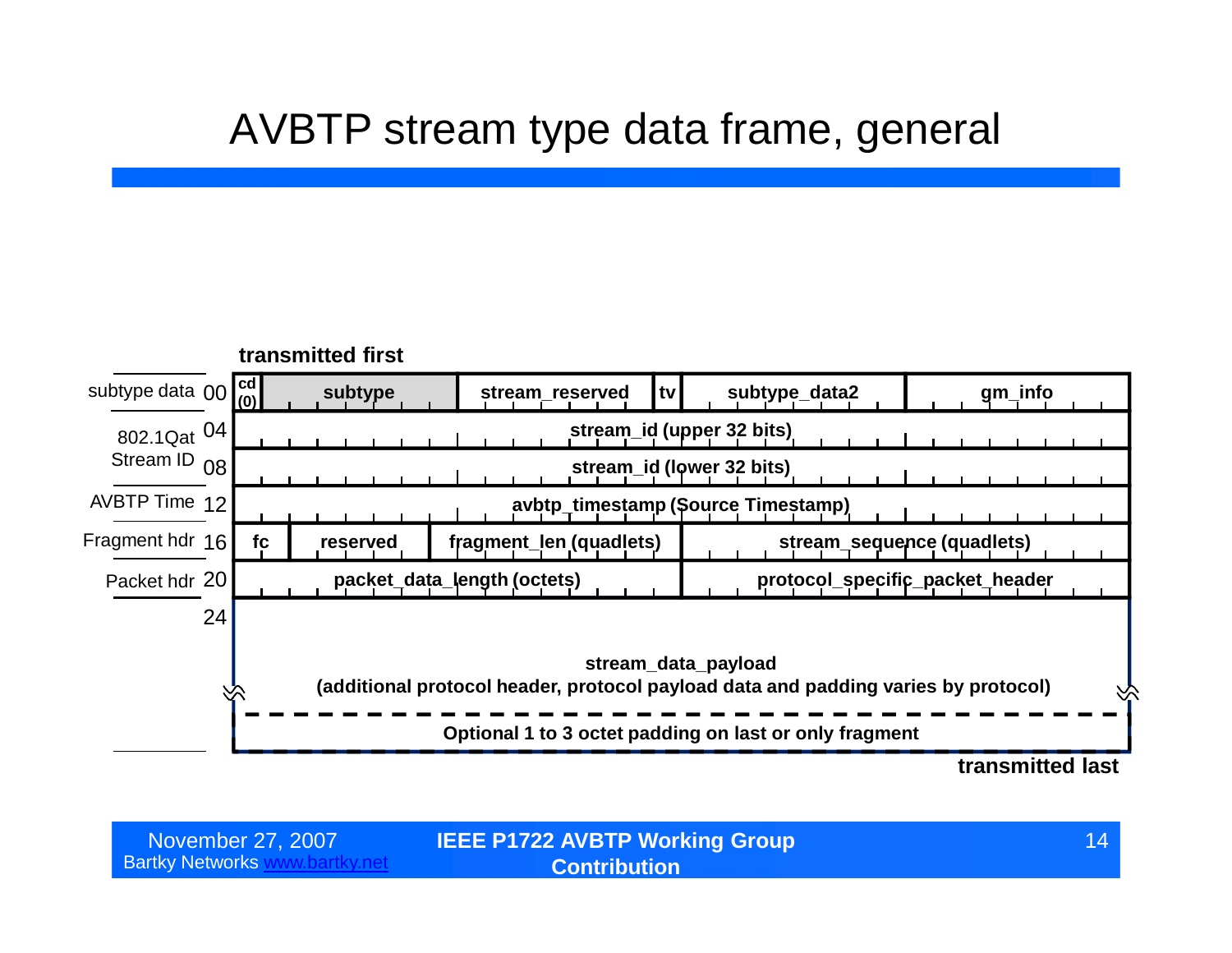#### Fragmentation, sequence, length stream fields



| November 27, 2007        | <b>IEEE P1722 AVBTP Working Group</b> |  |
|--------------------------|---------------------------------------|--|
| <b>Bartky Networks w</b> | <b>Contribution</b> \                 |  |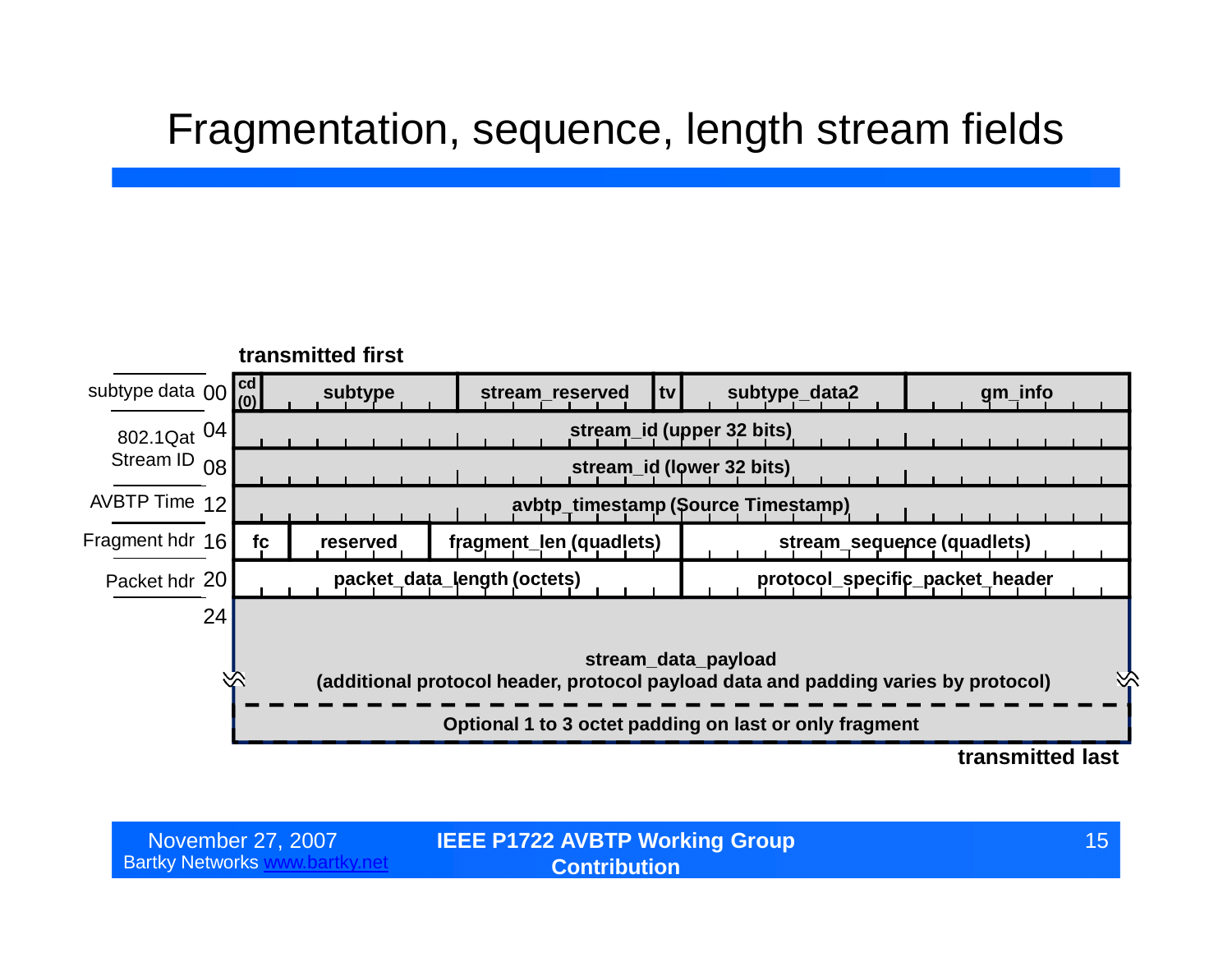#### Draft AVBTP Subtype 0, 61883/IIDC data packet



| November 27, 2007        | <b>IEEE P1722 AVBTP Working Group</b> |  |
|--------------------------|---------------------------------------|--|
| <b>Bartky Networks w</b> | <b>Contribution</b>                   |  |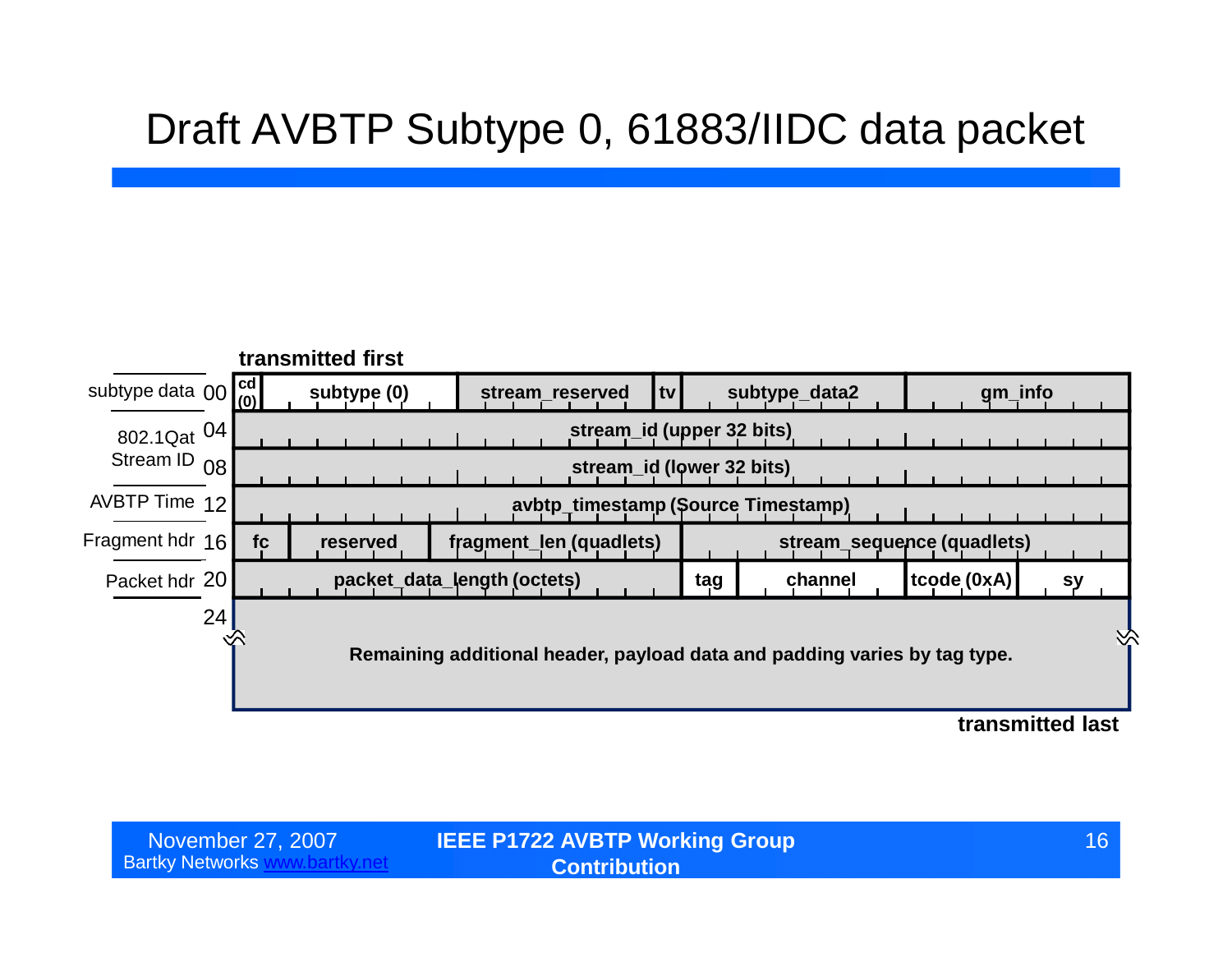#### Draft AVBTP IIDC Stream Data packet



**transmitted last**

**\*Note: Current standard for IIDC restricts channel ID to 0-15**

Bartky Networks www.bartky.net **IEEE P1722 AVBTP Working Group** November 27, 2007 17 **Contribution**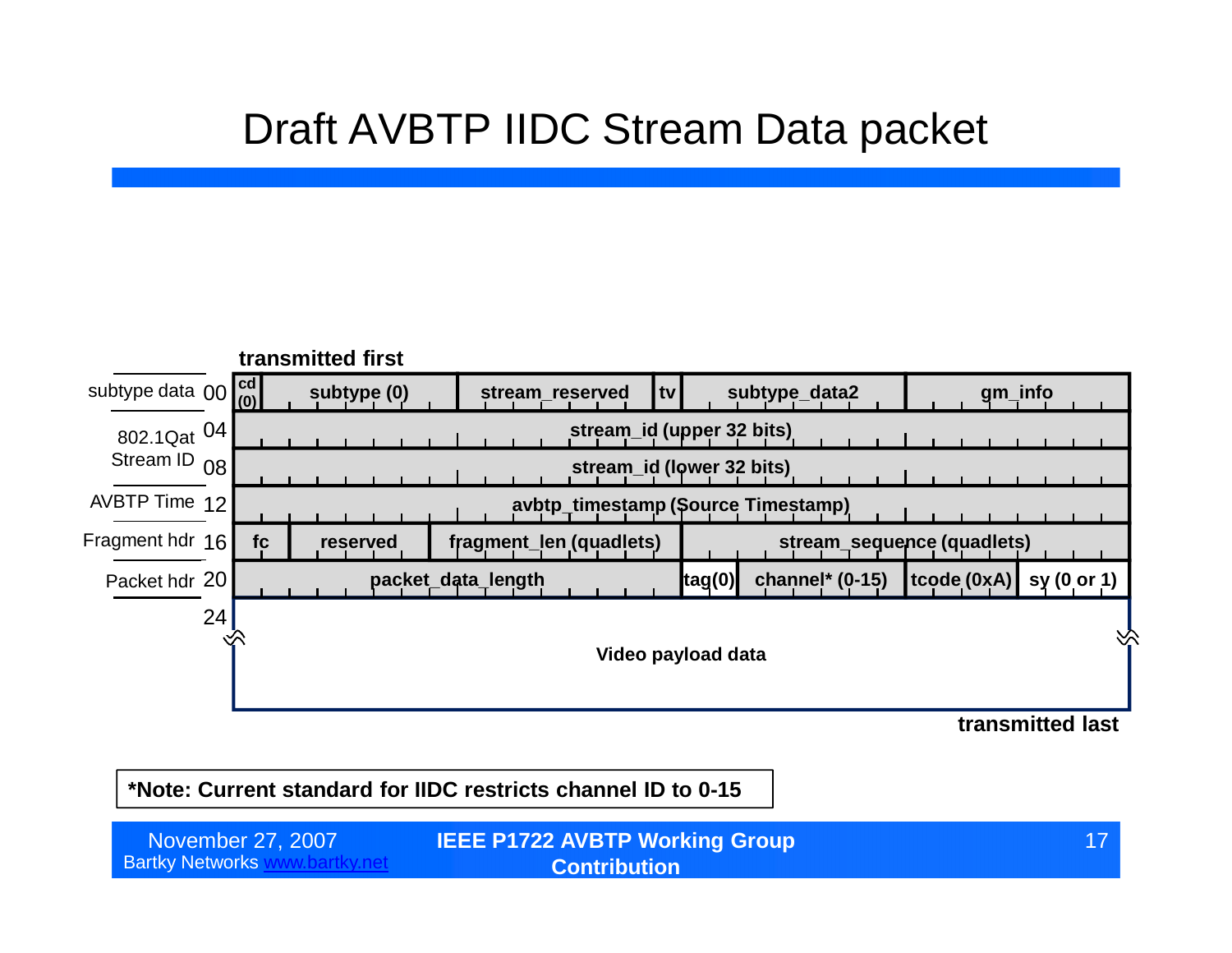#### Draft AVBTP CIP Stream Data packet, SPH(0)



#### **transmitted last**

| November 27, 2007            |  |
|------------------------------|--|
| Bartky Networks <sup>1</sup> |  |

**IEEE P1722 AVBTP Working Group** November 27, 2007 18 **Contribution**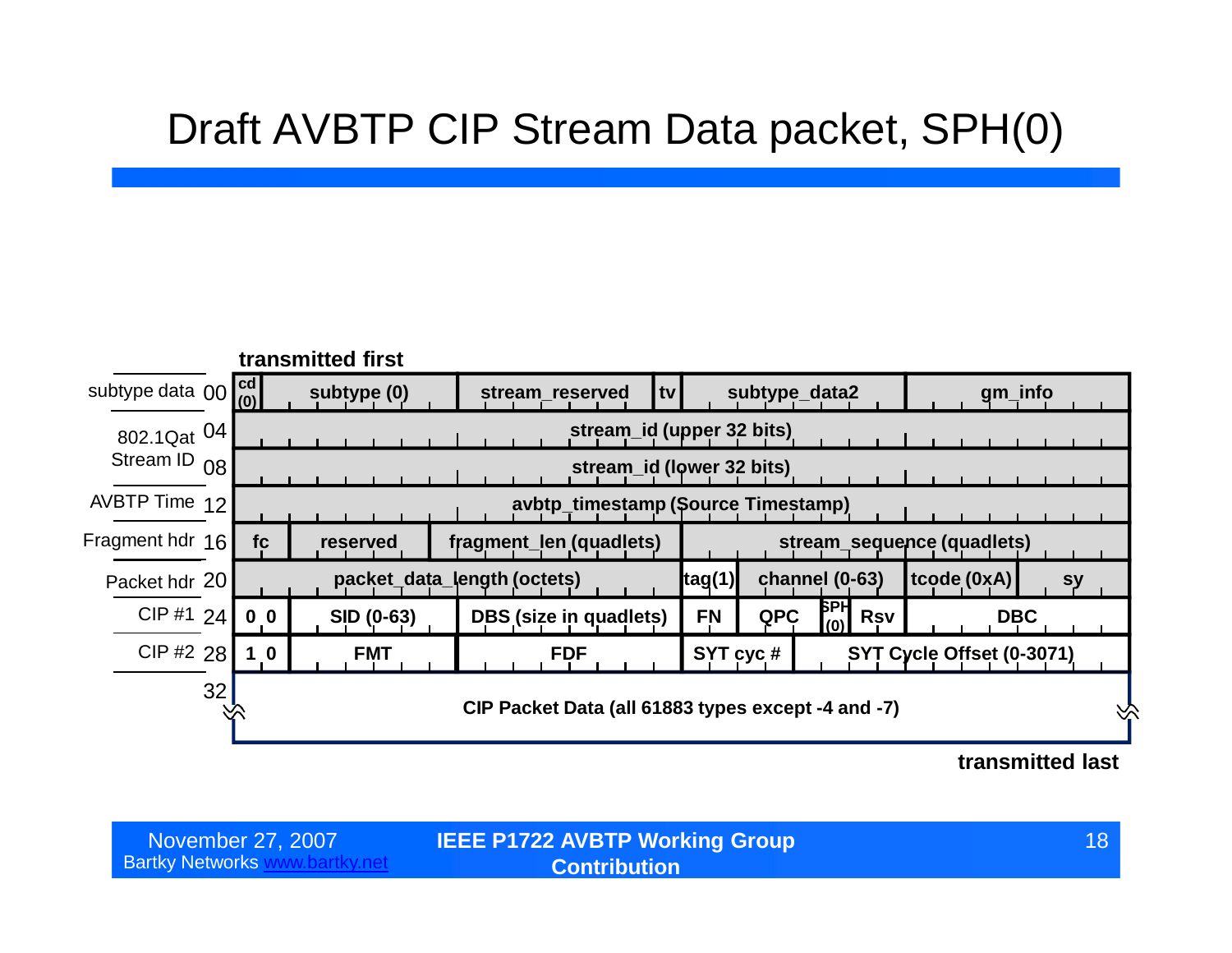#### Draft AVBTP CIP Stream Data packet, SPH(1)



Bartky Networks www.bartky.net

**IEEE P1722 AVBTP Working Group** November 27, 2007 19 **Contribution**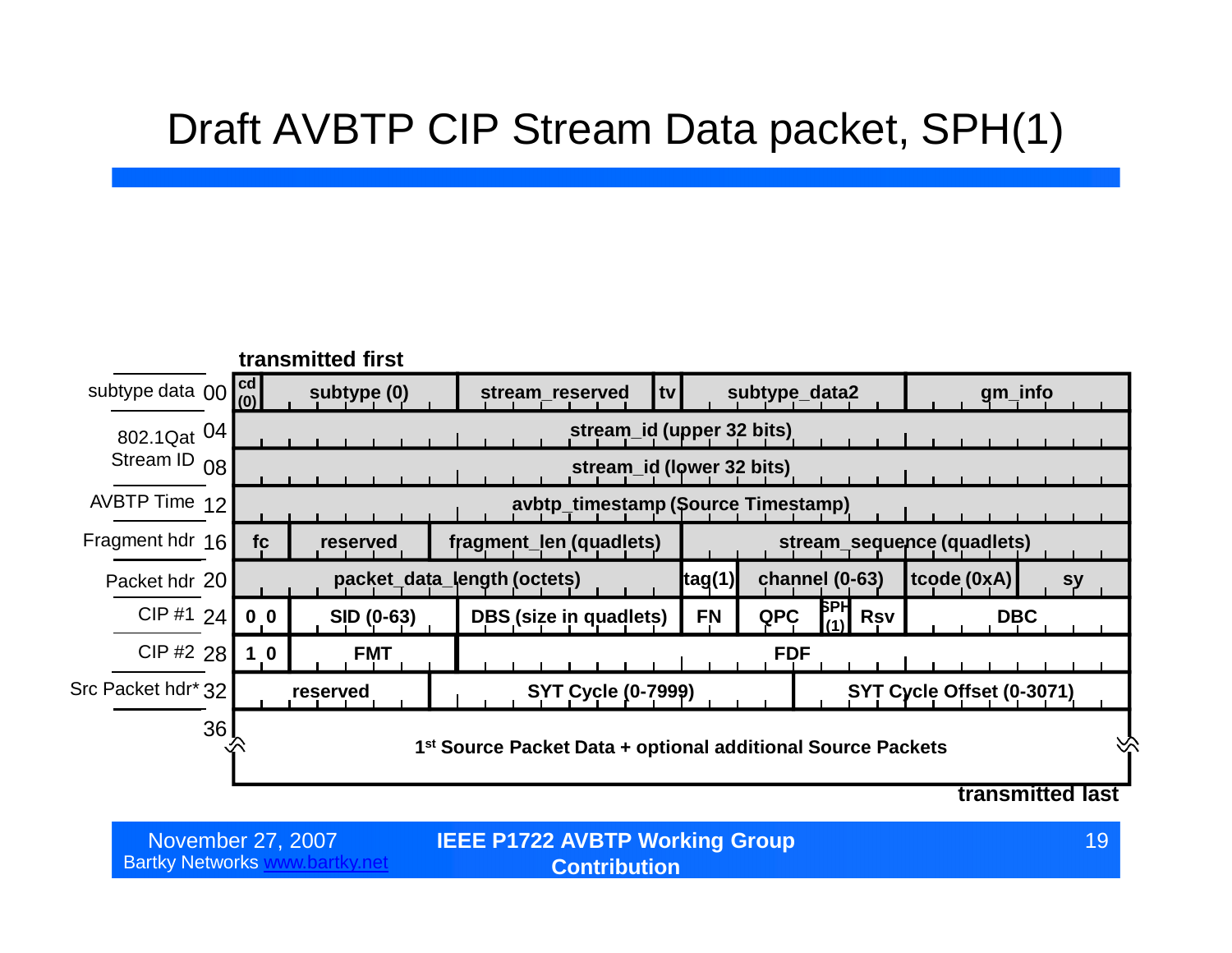#### Command Transport Protocol (CTP) frame



| November 27, 2007         | <b>IEEE P1722 AVBTP Working Group</b> | <b>20</b> |
|---------------------------|---------------------------------------|-----------|
| <b>Bartky Networks WV</b> | <b>Contribution</b>                   |           |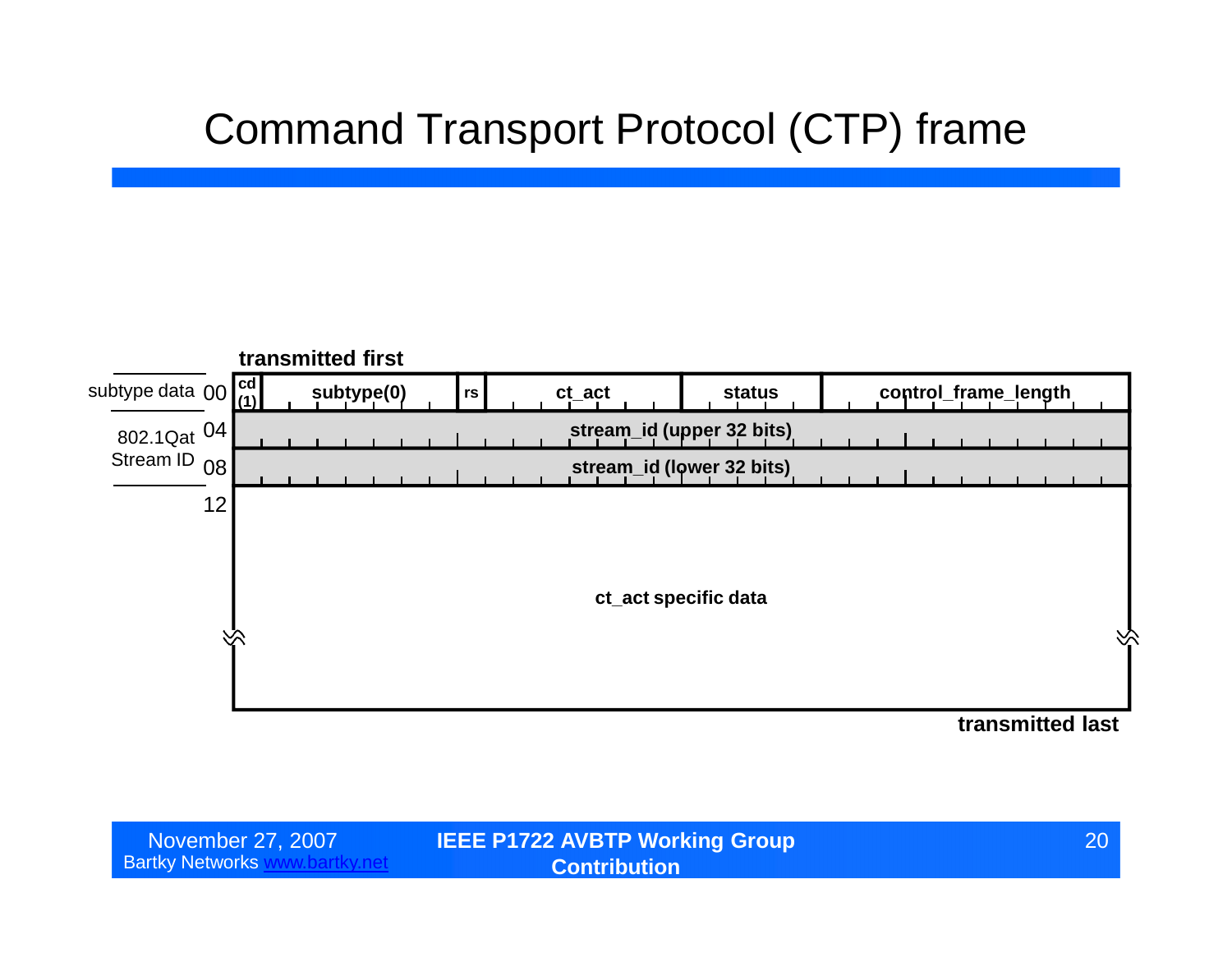### Login (CTP) frames

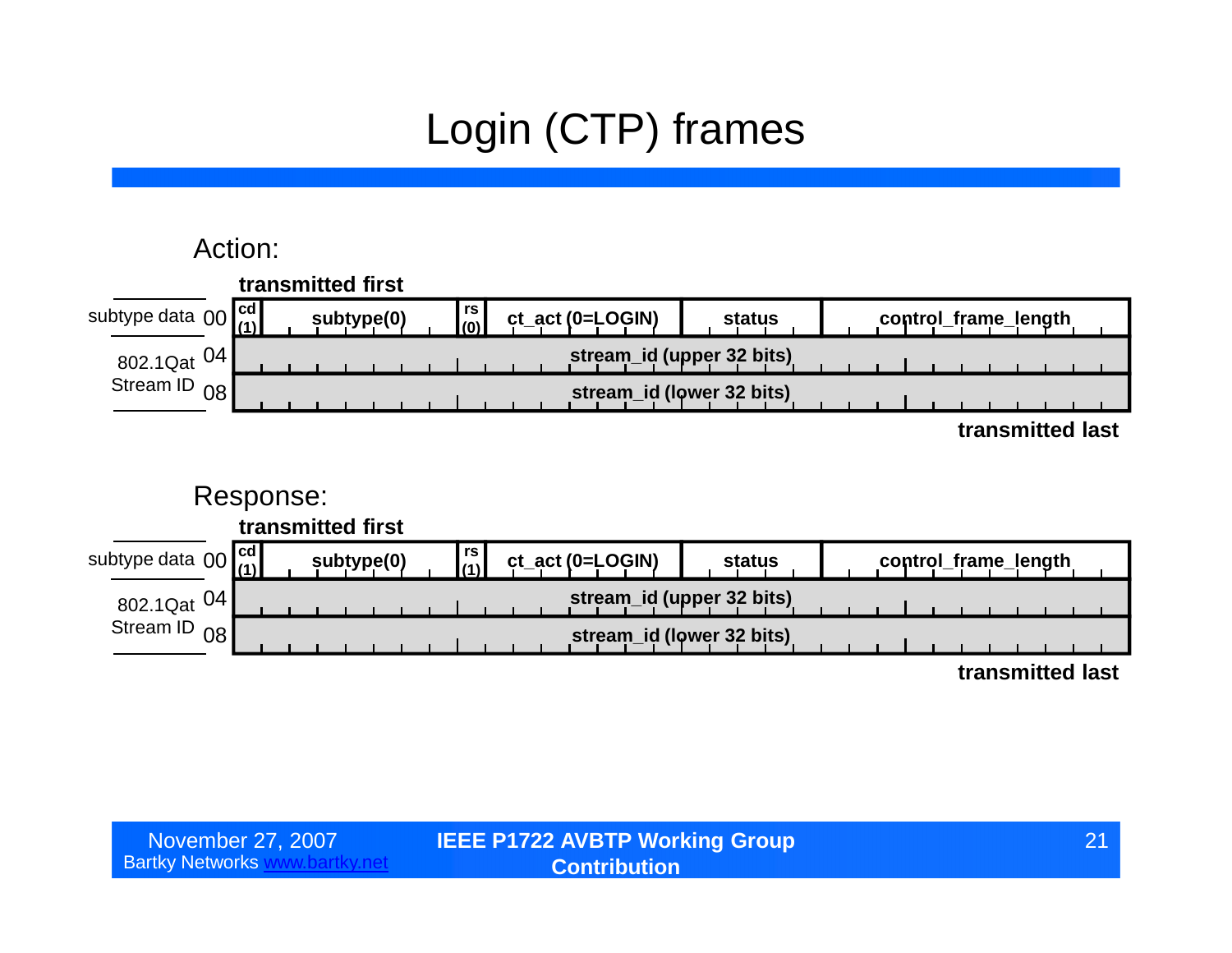### Logout (CTP) frames

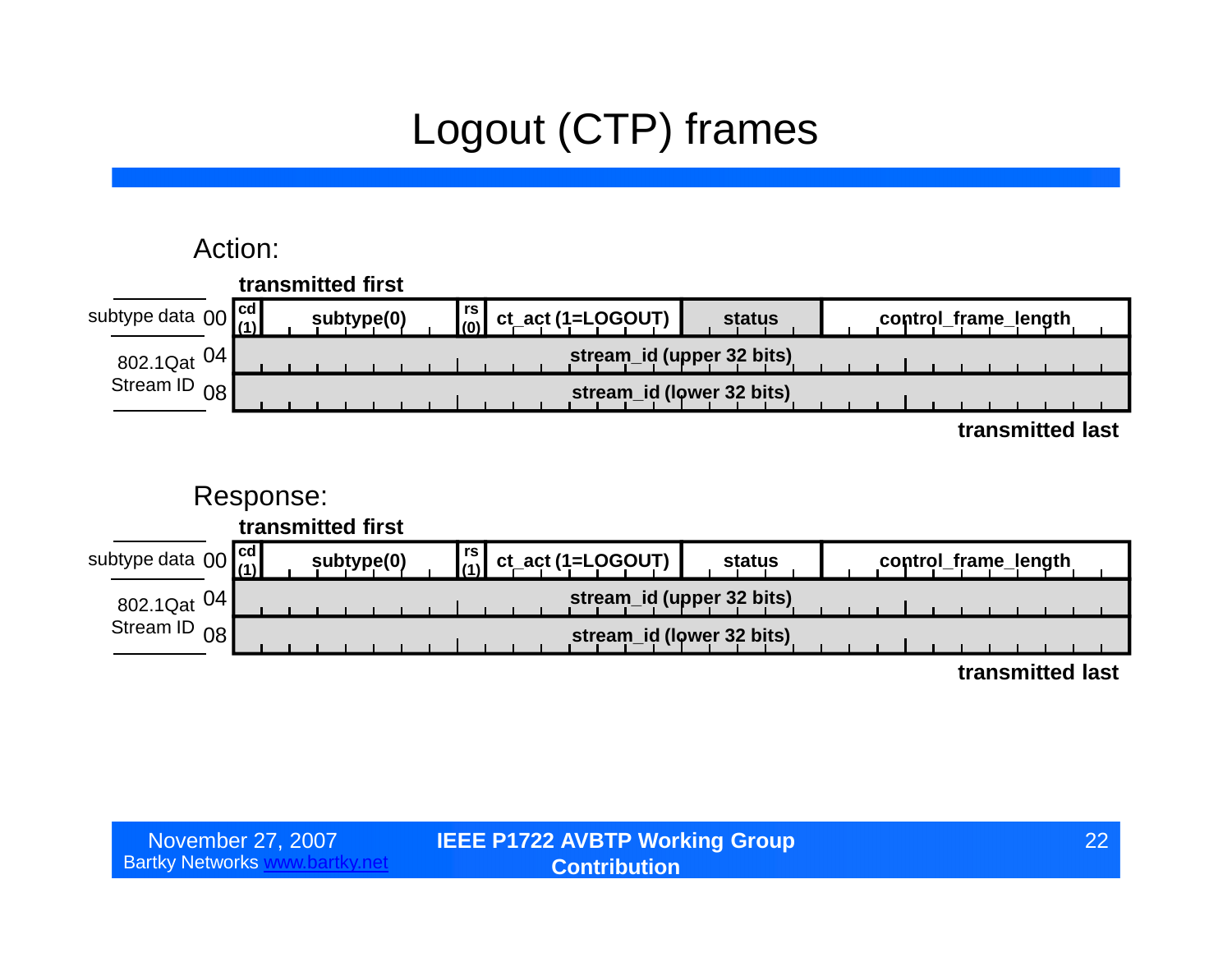### Tag Reset (CTP) frames

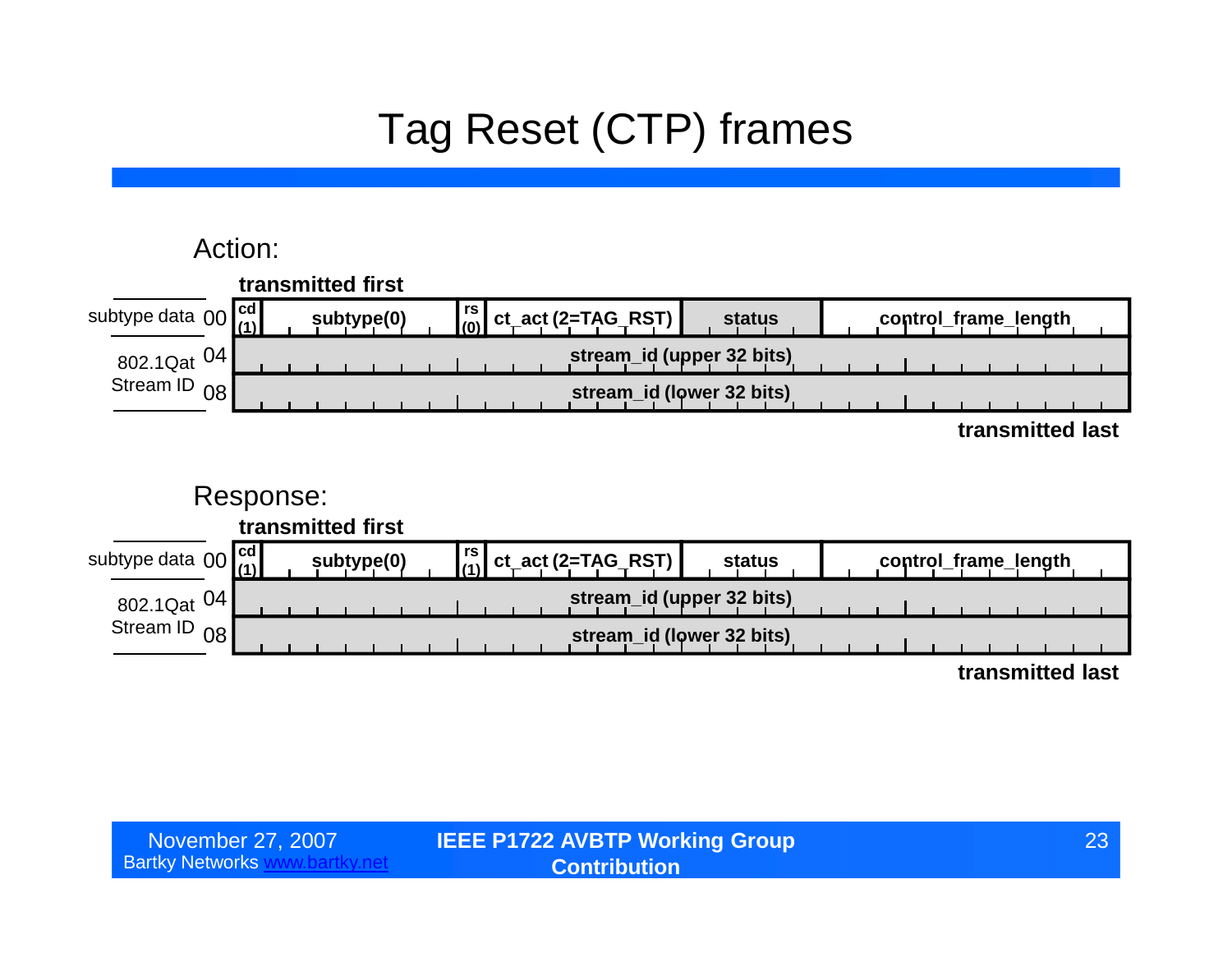### Execute Action (CTP) frames

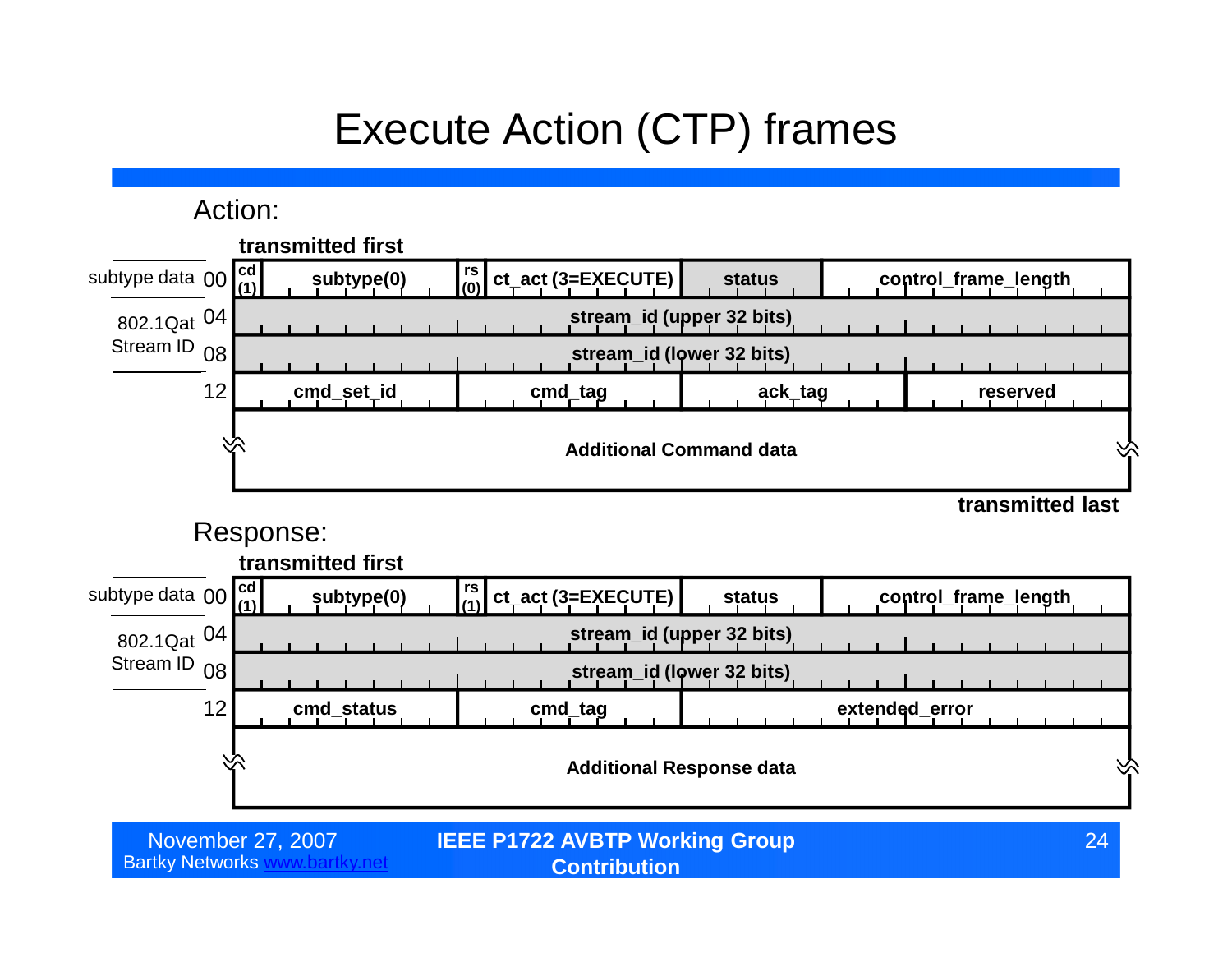#### AVBTP Proprietary/Experimental Stream Data format



**transmitted last**

**Contribution**

Bartky Networks www.bartky.net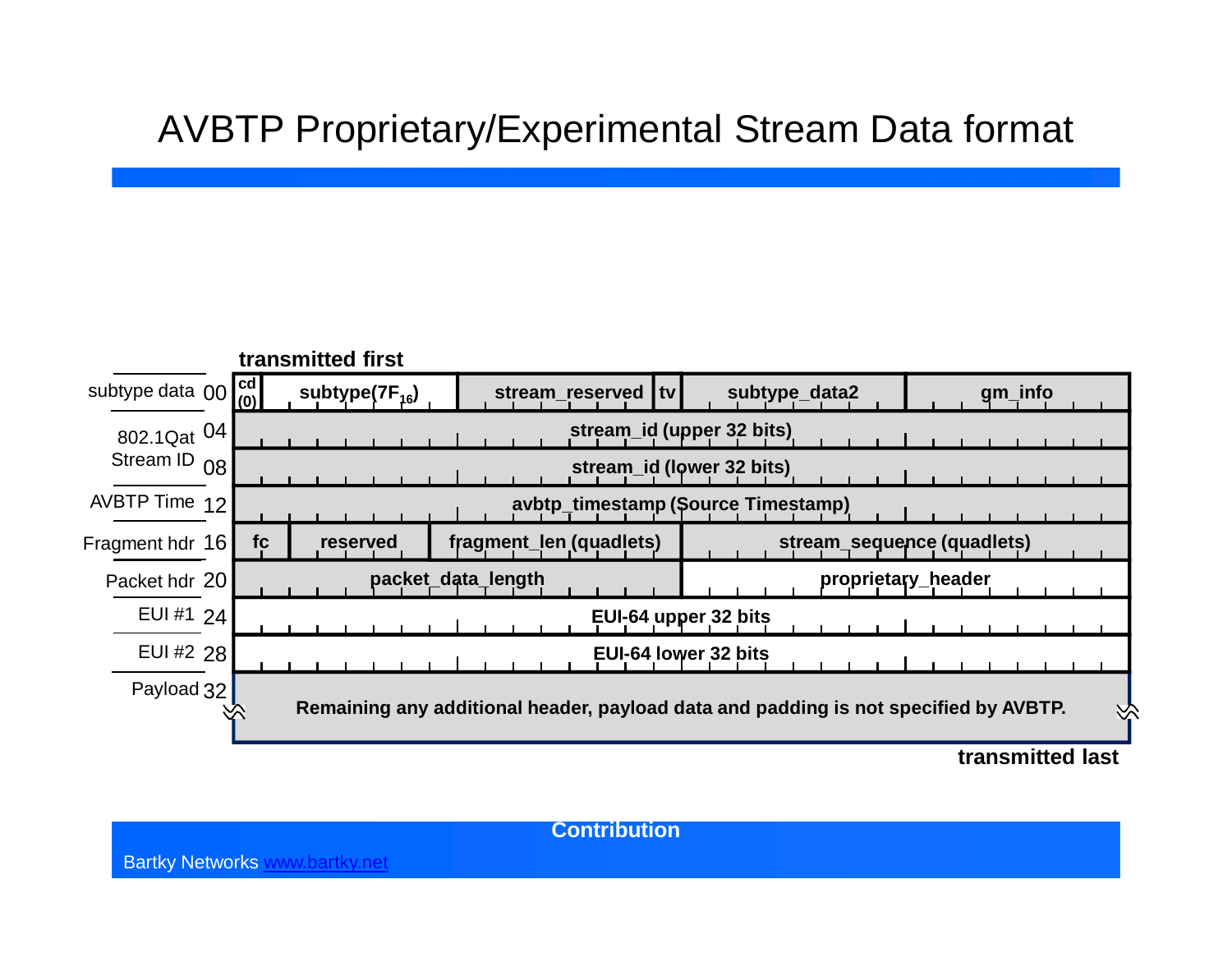### AVBTP Proprietary/Experimental control format



| November 27, 2007           | <b>IEEE P1722 AVBTP Working Group</b> | 26 <sup>1</sup> |
|-----------------------------|---------------------------------------|-----------------|
| <b>Bartky Networks will</b> | <b>Contribution</b>                   |                 |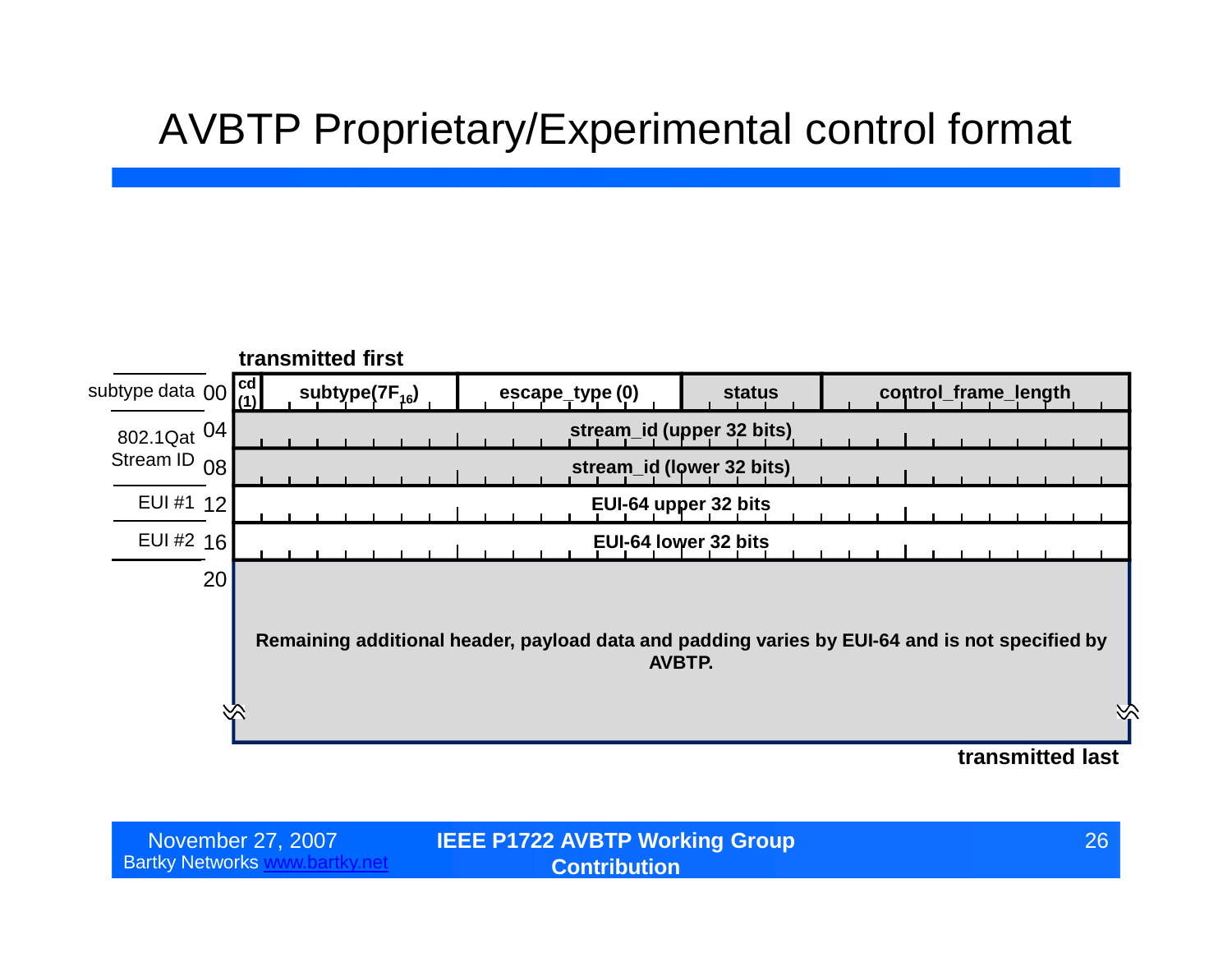### Cross Timestamp (XTS) frame



| November 27, 2007        | <b>IEEE P1722 AVBTP Working Group</b> | 27 |
|--------------------------|---------------------------------------|----|
| <b>Bartky Networks w</b> | <b>Contribution</b>                   |    |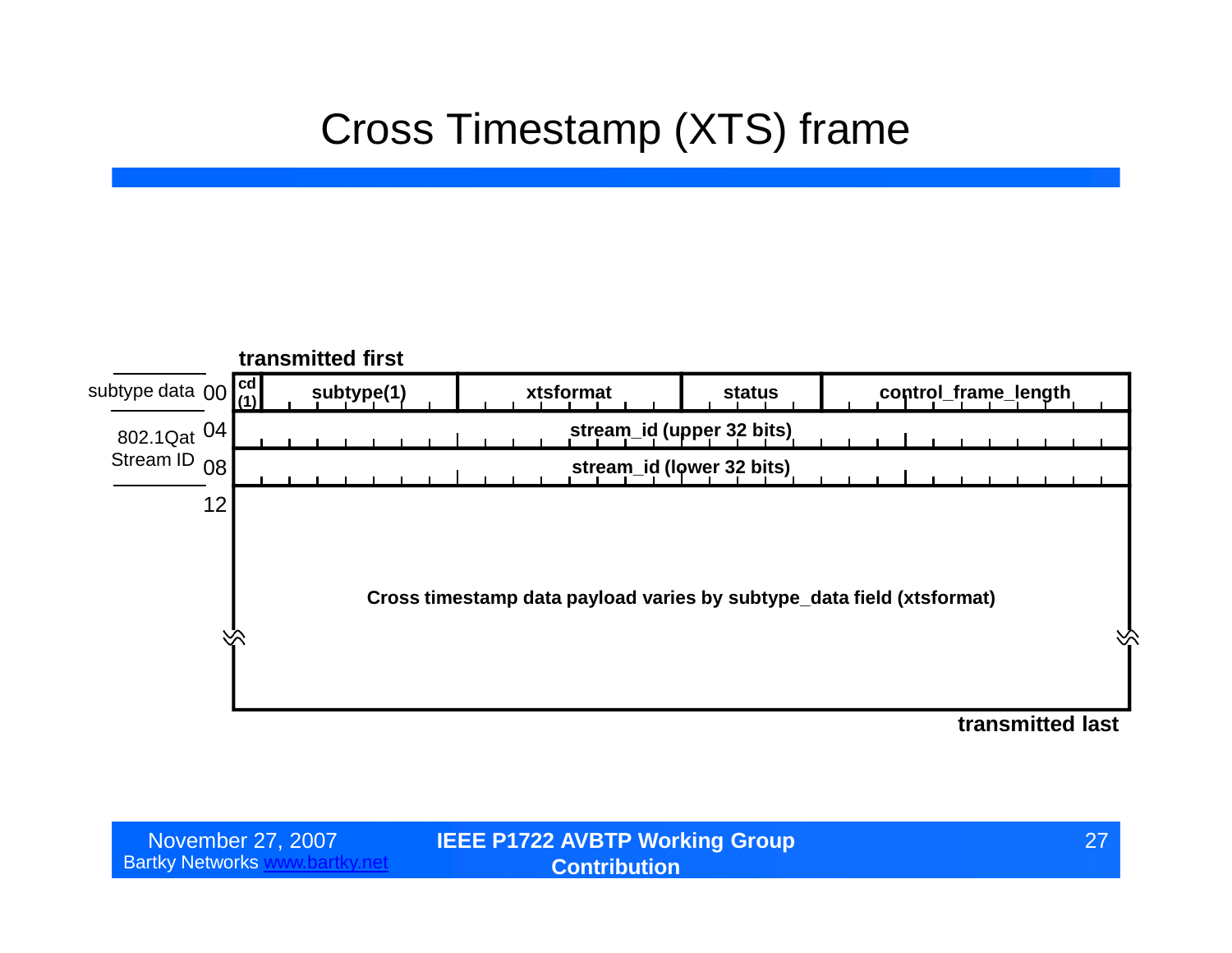#### Full SYT format XTS frame

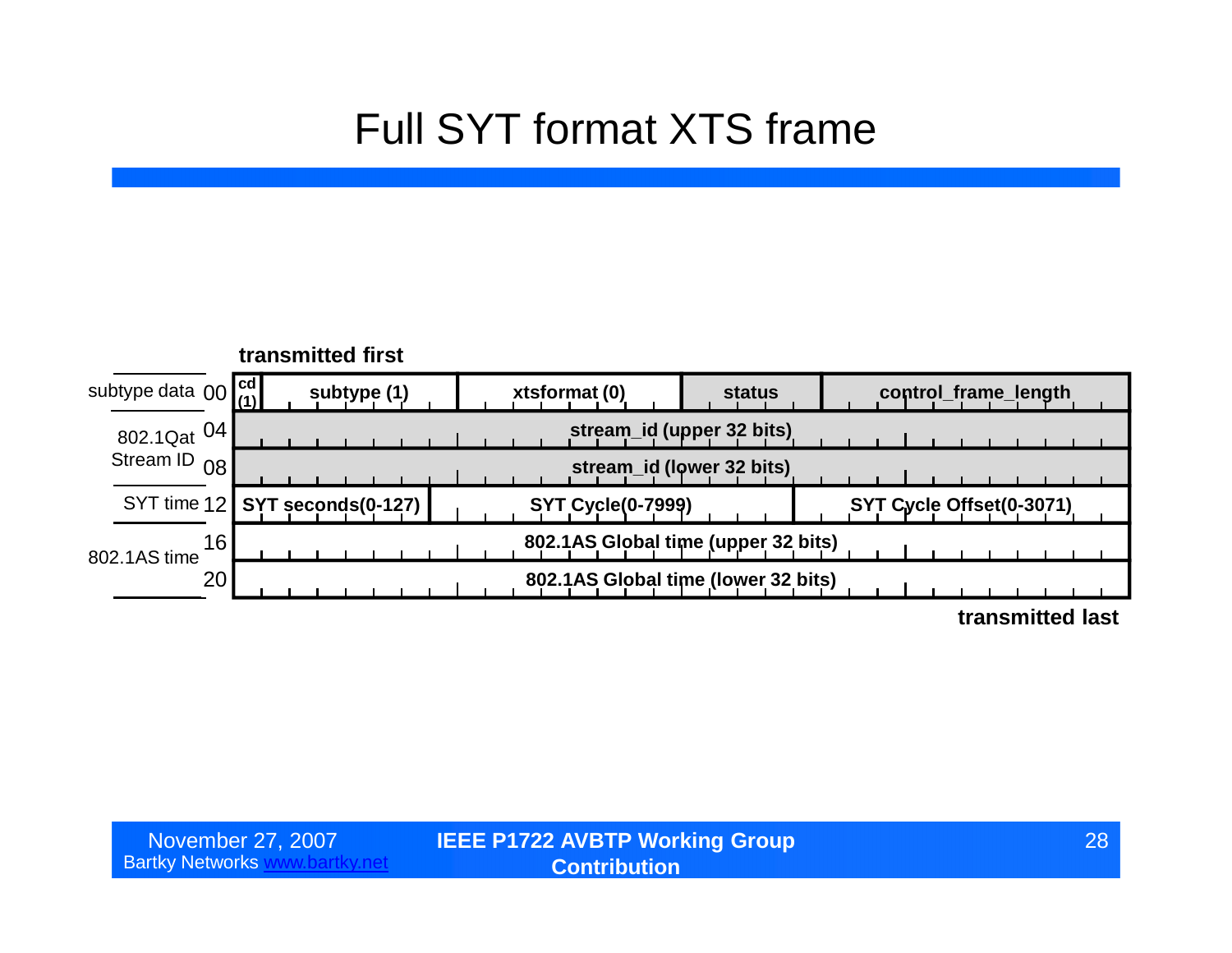#### Update SYT format XTS frame